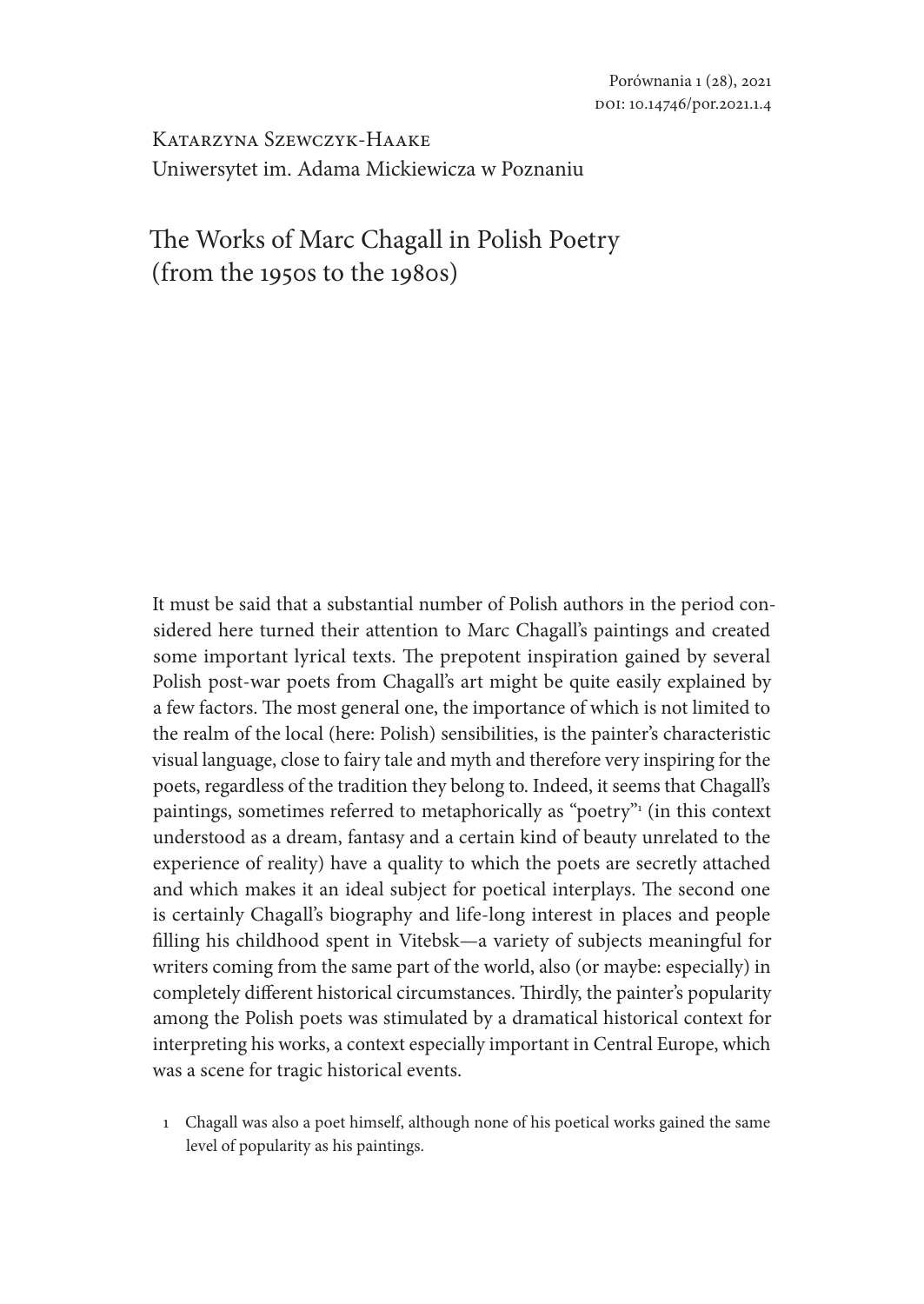#### 72 | Katarzyna Szewczyk-Haake

At least two of these arguments seem, at the very best, two-edged and rather questionable after some reflection: the biographical tracks, including the interest in the shtetl as an artistic subject and in the decisive historical turn for the fate of the Central European Jewish community; none of these factors is very helpful for a poet undertaking a "face to face" encounter with a work of art and wishing to explore its unique artistic qualities. Rather, it seems poetry was to tackle a definitively nonartistic sphere of this historical period, its grief, and mourning, and to undertake the uneasy task of self-diagnosis in front of a painting created by a Central European Jew, an emigrant and a refugee. That is why a reflection on Chagall's presence in Polish poetry from the 1950s to the 1980s suits very well the general subject of this issue: the distinguishing qualities of a Central-European reading of works of art could not be observed more clearly, it seems, than on the material which I am going to analize. To make my argument more evident, I am going to juxtapose their poetic reflection with the place Chagall occupied in French poetry, which will further widen the panorama and allow me to remark on the "Polish" (i.e. apparently "Central-European" in this context) way of looking at Chagall's paintings (different from the "Western" one).

### **1. A Belated Introduction: Jerzy Ficowski's "Letter to Marc Chagall" or a Painter in the Shadow of the Shoah**

As far as I know, there is no trace of Chagall's art in Polish poetry in the interwar period.<sup>2</sup> This accounts for the considerable difference between the Polish and the "Western" reception of Chagall's art. While the painter lived in France in the years 1910–1914, not only did he encounter the most important French avant-garde poets, such as Blaise Cendrars<sup>3</sup> (Wullschlager 136-139) and Guillaume Apollinaire (to whom Chagall devoted his work *Homage to Apollinaire* from 1912),

- 2 David Lyle Jeffrey suggested that the interwar volume by Roman Brandstaetter, *Jerusalem of Light and Darkness* (*Jerozolima światła i mroku*, 1935), beared "some thematic resemblances" to Chagall's paintings of that time (D. L. Jeffrey 219 (footnote)). The expression "resemblence" seems suitable here since it would be hard to prove the existence of any intentional links between the poems and the paintings. What must be remembered is the Polish poets of the interwar period could only have had a chance to see Chagall's works abroad, and rather in the Western, Parisian or possibly also Berlin context, as the paintings left by the artist in the Soviet Union were hardly accessible then.
- 3 Chagall accepted several titles for his paintings proposed by Cendrars; Wullschlager suggested that apart from his wife Bella, no one has ever come closer to Chagall as an artist than Cenrdars has (Wullschlager 139).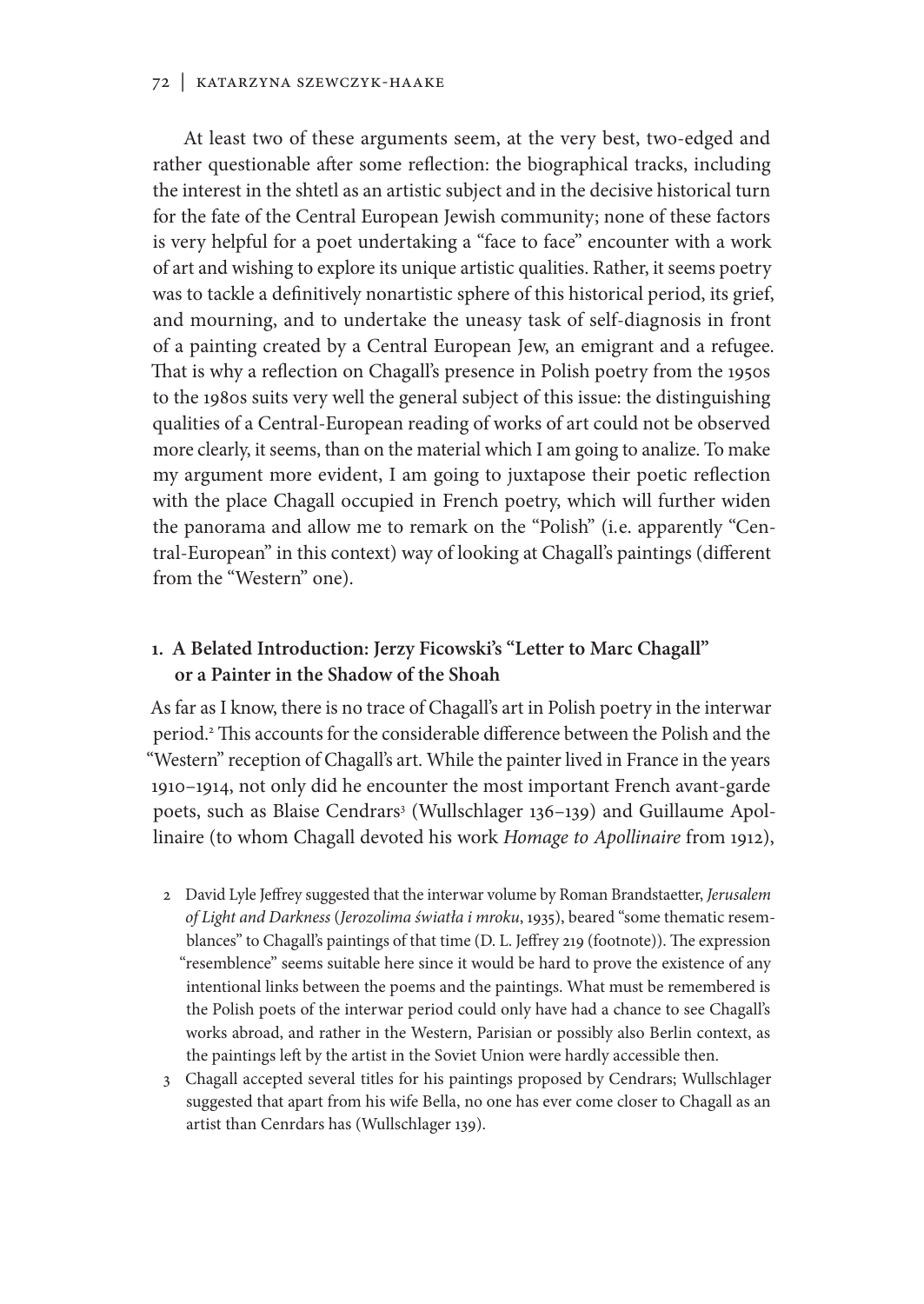but also—to a great extent thanks to the latter—gained recognition and fame in the Parisian artistic scene. He also became, along with his paintings, a hero of their lyrical works (*vide* Cendrar's poems *Portrait* and *Atelier Chagall* from 1914 and Apollinaire's poems *Rotsoge* from 1912, and *À travers l'Europe* (*Through Europe*) from 1914), referred to as an important artist of modern painterly trends, characteristically utilizing the distinctive features of a shtetl, and—to use Apollinaire's words—an artist with "a tormented soul" (Wullschlager, 164). In his autobiography, Chagall recounts an anecdote that Apollinaire, visiting his atelier in Paris, used the word "surnaturel" to describe his paintings, which in turn was to give a name to an era as "surrealism." Indeed, Chagall was seen by many contemporaries as an ancestor of surrealism (Wullschlager 164), an opinion from which the painter distanced himself. This point of view (namely, Chagall as a recognized artist of modernity) has never become a departure point for Polish poetry, whose serious encounter with the painter from Vitebsk began only after the Second World War, thus, in the shadow of the Shoah.

As Jerzy Ficowski reported, his poem "Letter to Marc Chagall" ("List do Marc Chagalla") came into being as an interaction between three very different elements: Chagall's art, a memory of the German anihilation of the Polish Jews and the authentic letters of children survivors of the Shoah. About the painterly component of this trio, Ficowski wrote:

> Looking at reproductions of Chagall's paintings on and on again made me a great enthusiast of Chagall's fairy tales. Such works as *Green Violinist, The Red Cock, Time is a River without Banks, Daughter in a window* entered the poem, descended into an inhuman time, associating themselves with the ashes in the crematoria. (Cisowska 10, translation mine. Cf: Czyżewski 461–463)

"Letter to Marc Chagall" was written in 1956 and printed one year later in the volume *My four cardinal points* (*Moje strony świata*, 1957); in 1961 the text was used as lyrics to a cantata composed by Stanisław Wiechowicz (Cisowska). The date of the edition is not accidental, as the publication was possible only after the so-called Polish thaw in 1956, ending Stalinism in Poland and, among other profound social changes, bringing about a liberalization of cultural life. Both main subjects of the poem (the fate of the Polish Jewry and the paintings of Marc Chagall), mostly inconvenient in the years preceding the thaw, could then be undertaken and thoroughly elaborated.

In his poem, Ficowski quotes the authentic accounts of children survivors. The reader gets acquainted with the stories of Róża Gold and Frycek, who spent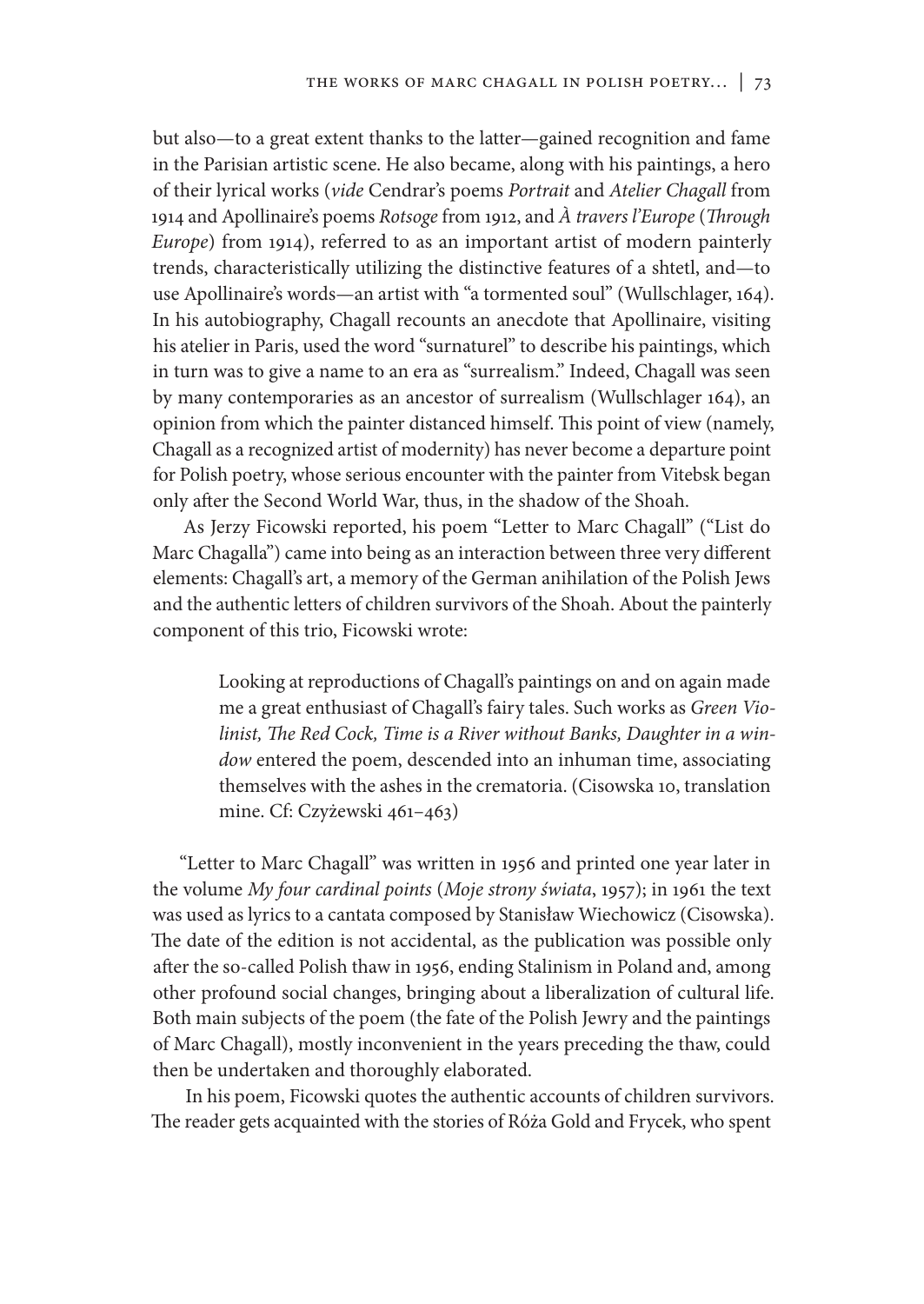#### 74 | Katarzyna Szewczyk-Haake

the war in hiding places, collecting dramatic memories of the tragic events they witnessed. The quotations from the documents are preceded by a poetical introduction of both children, built in a similar way:

What a pity that you don't know Róża Gold, The saddest golden rose. She was just seven when this war came to the end. I've never seen her, However, she's always looking at me. …………………………………….. Her six-year-old eyes Were dying two thousand times. ……………………………………………… What pity you don't know Frycek! He was born just before the war.

And he wanted to be a herring, which has his own salt, Or a fly, which was free to buzz. Because he was allowed to be only a little. [translation mine] (Ficowski 196–197)

Jaka szkoda, że pan nie zna Róży Gold, najsmutniejszej złotej róży. Ona miała tylko siedem lat, kiedy skończyła się ta wojna. Nie widziałem jej nigdy, ale ona oczu ze mnie nie spuszcza.

…………………………………….. dwa tysiące razy umierały sześcioletnie oczy Róży Gold.

……………………………………………

Jaka szkoda, że pan nie zna Frycka! Jego matka zdążyła urodzić go tuż-tuż przed wojną. A on chciał być śledziem, który ma swoją sól, albo muchą, której wolno było brzęczęć. Bo jemu wolno było tylko trochę być.

After the prosaic sections, i.e., transcripts of the accounts by children rescued from the Holocaust, recounting the true stories of Róża and Frycek, motifs derived from Chagall's paintings appear in the poem. The letter's addressee is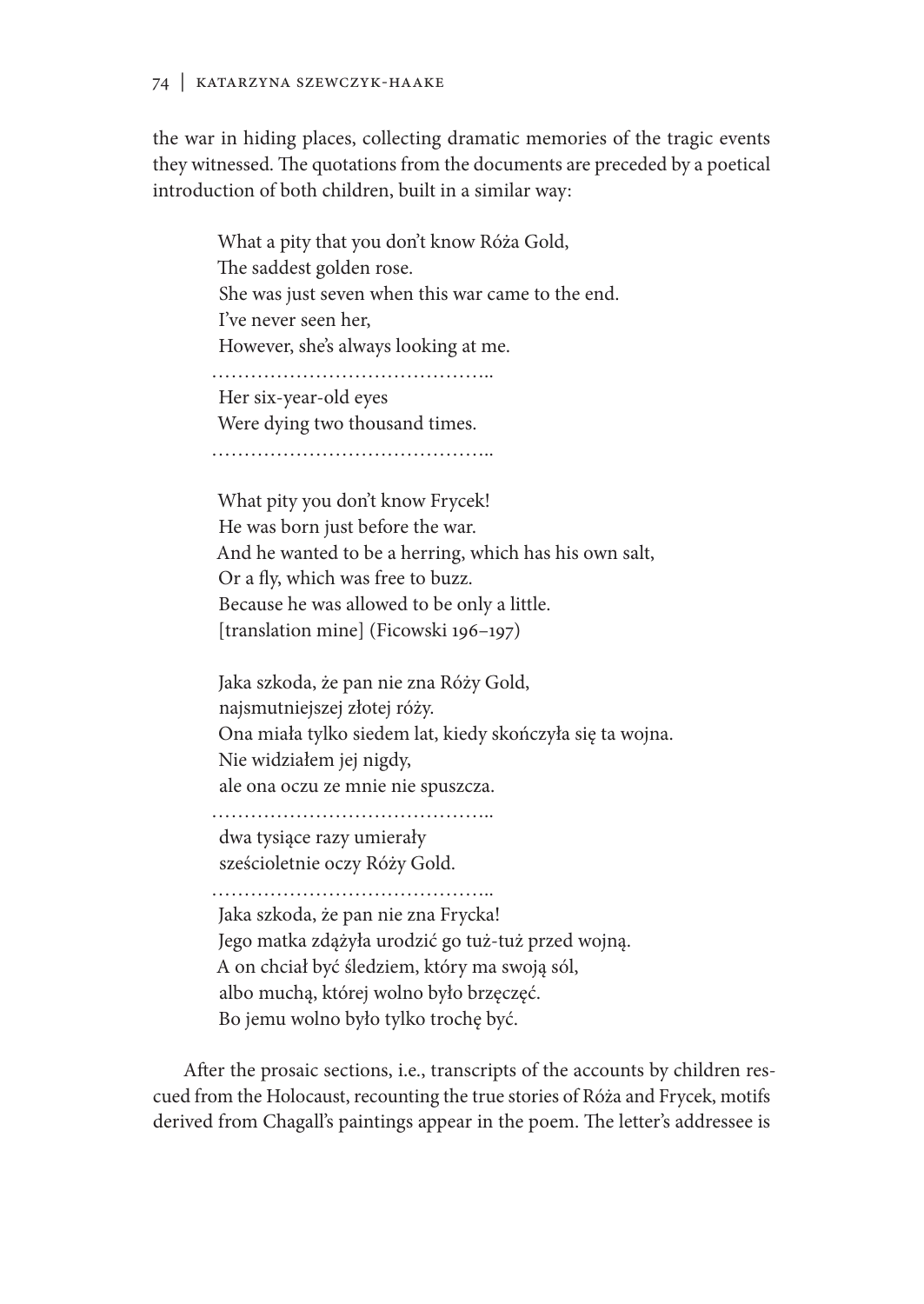turned to once again, this time, however, very differently, which suggests that the Shoah constituted a definite borderline, "before" and "after" which the painter's works cannot be interpreted in the same way:

What a good thing, Sir, you do not know Róża Gold! The bunch of lilacs where the lovers lie would blow up in smoke. The green musician's fiddle would cut his throat. The gates of the Jewish cemetery would turn to dust or be overgrown [with brick.] Paint would char the canvasses. …………………………………….. What a good thing, Sir, you do not know Frycek, Who sat behind the wardrobe and pretended that he was [a spiderweb! A daughter sits in a green window. A samovar from Vitebsk whirrs throughout the years. Sleepy kerosene lamps reek. A winged herring blesses the fairs from heaven.

[translation mine] (Ficowski 196–197)

Jak to dobrze, że pan nie zna Róży Gold! Wybuchłaby dymem kiść bzu, w której leżą zakochani. Skrzypce zielonego muzykanta poderżnęłyby mu gardło. Brama kirkutu obróciłaby się w proch albo zarosła cegłą. Farba zwęgliłaby płótna.

……………………………………………

Jak to dobrze, że pan nie zna Frycka, co udawał za szafą pajęczynę! Siedzi córeczka w zielonym oknie. Szumi przez lata samowar z Witebska. Kopcą senne lampy naftowe. Skrzydlaty śledź jarmarkom błogosławi z nieba.

United as the material of the poem, Chagall's paintings<sup>4</sup> and the horrors of the Holocaust are constantly presented as two different worlds, parallel, never

4 "Chagall-like visional pictures" are characteristic for Ficowski's poems devoted to Jewish themes, such as "To Jerusalem" ("Do Jeruszalaim") (cf. Czwordon, 158-165), which I decided not to analyze here due to space limitations. Discussing them would probably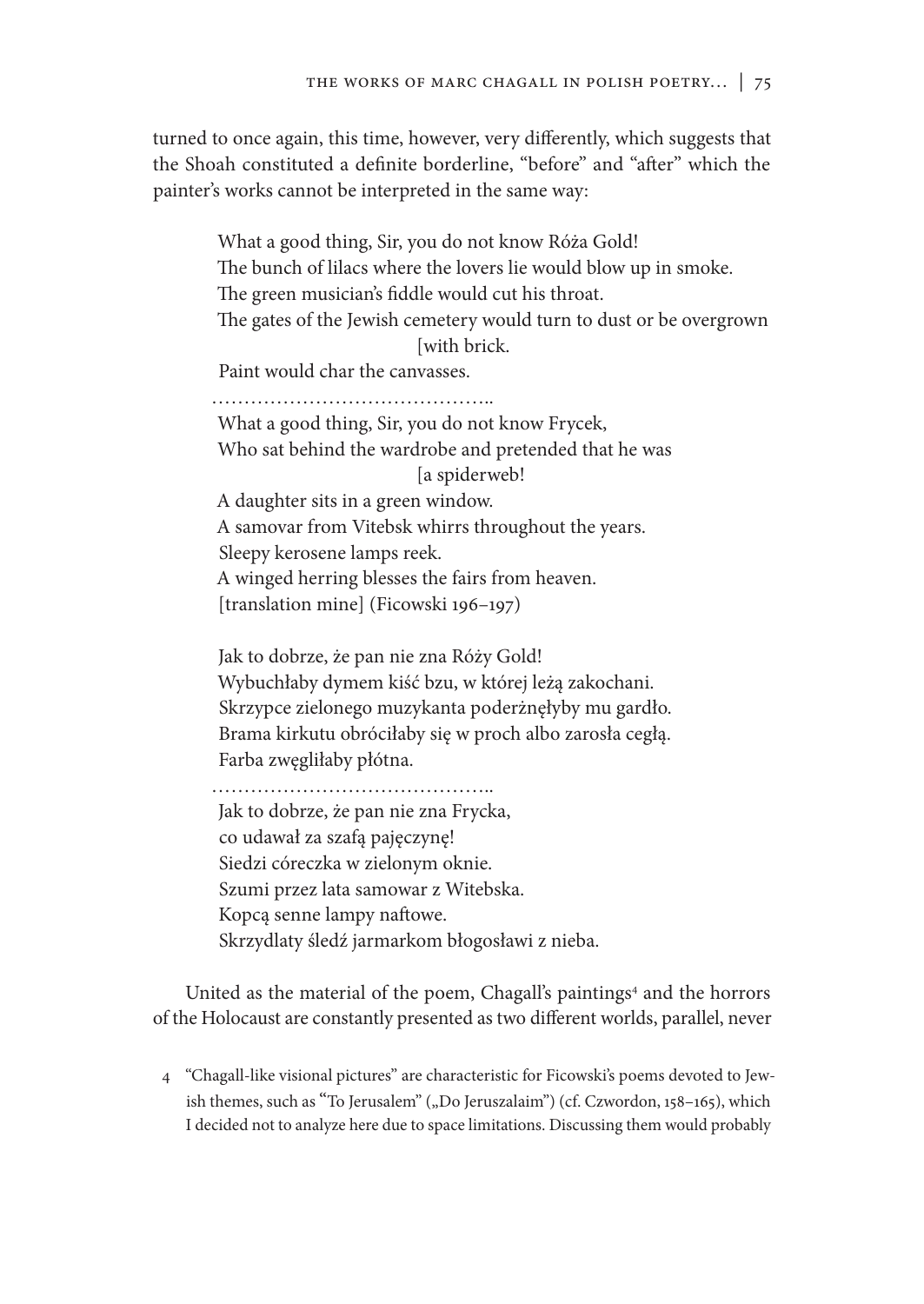meeting. In the beginning, the fact that Chagall did not know the children named in the poem is mentioned with regret; afterwards, it is mentioned with relief. Chagall's paintings—at least those recalled in the poem5—know nothing about their dramatic experiences and about the evil of the times of the war,<sup>6</sup> and this is considered, in the end, a positive thing. The Holocaust cannot be expressed by any human word<sup>7</sup>—nor by any painting (as we read in "Letter to Marc Chagall": "lots of bones [buried deep the the ground] which wish very much that we keep silent about them"). At first, as mentioned above, the poem suggests that "it's a pity" that Chagall, painting the works recalled by Ficowski, did not know the children Holocaust survivors and their fate, as if hoping for a painterly commemoration of their suffering. Then, however, gratitude is expressed for the fact that Chagall's paintings could stay intact despite the horrors of the times, preserving a world which no longer exists. Therefore, Chagall's paintings, Ficowski suggests, not only have a precious quality of saving the annihilated world of shtetl, but also are able to overcome the tragic fate of millions of victims:

> I think that they [Róża and Frycek] will find a shelter And that I will meet them In the safe nooks Of the fortune-telling colours of yours, mister Chagall. [translation mine] (Ficowski 199)

lead to very similar conclusions about the "use" of Chagall in Ficowski's poetry to the ones drawn at the end of this part of the article.

- 5 Sometimes, only a motif from a painting is invoked, which makes it difficult to state which of Chagall's works Ficowski had in mind. Probably, the paintings which inspired him were (in the order they appear in the poem): *The Lovers in the Lilacs* (1931), *The Green Violinist* (1923–1924), *Gate to the Cementary* (1917), *Ida at the Window* (1924), *Time is a River without Banks* (1930–1939). Several motifs that are named in the poem appear in many paintings (such as a samovar, kerosene lamps, a winged herring, a cock).
- 6 Of course, there are numerous works by Chagall, which are thematically connected with the Second World War and the persecution of European Jews, e.g. *White Crucifixtion*  (1938) and *Martyrdom* (1940). By not referring to them in his poem, Ficowski makes a meaningful gesture, which clears the way for his reasoning.
- 7 This observation repeated by many, from Adorno to Różewicz, was expressed also by Ficowski: "There are no responsible, mature words which would stand the weight of this crime and tragedy" [translation mine] (Cisowska 10).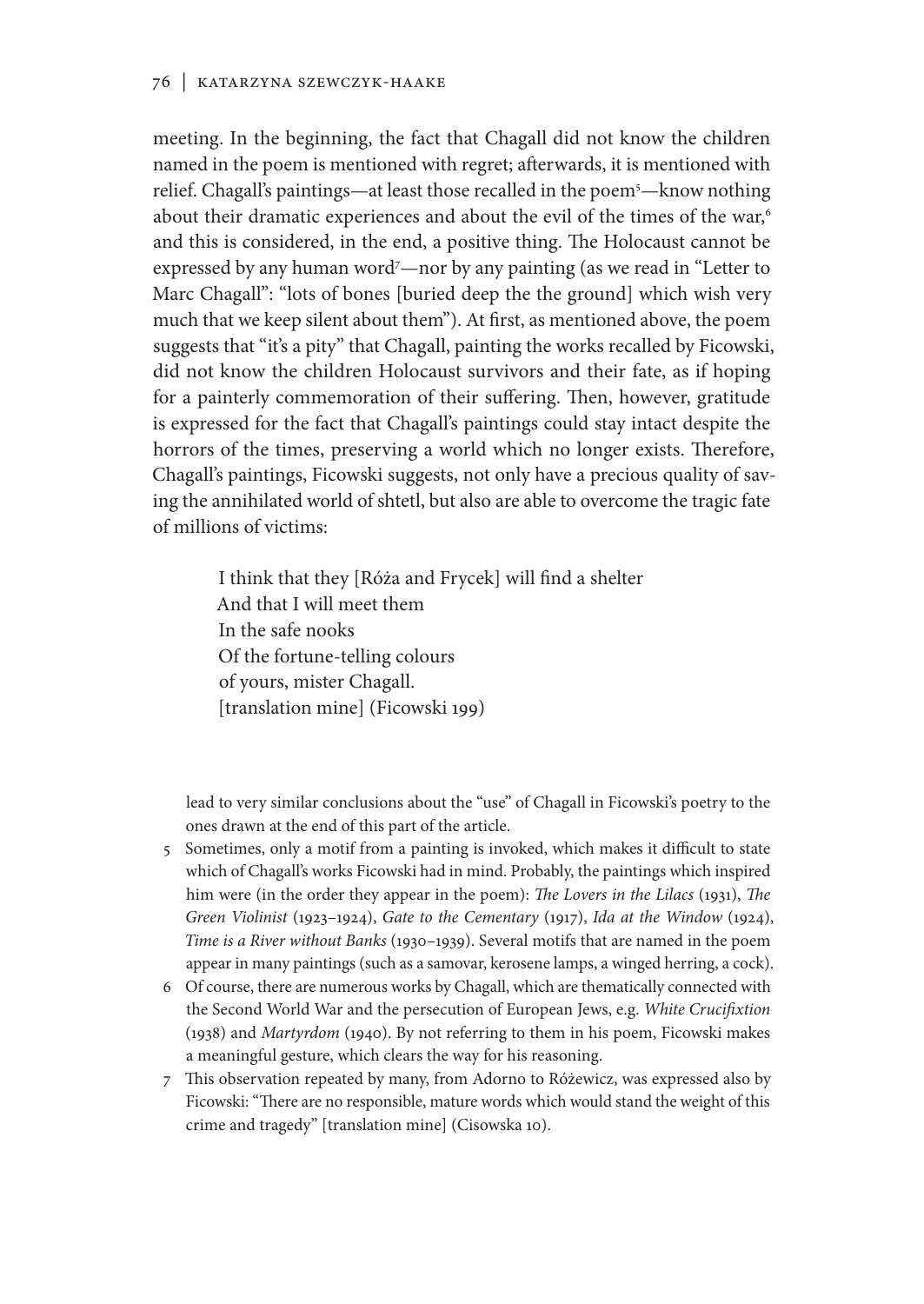Myślę, że znajdą przytułek i że spotkam ich [Różę i Frycka] jeszcze w bezpiecznych zakamarkach wróżebnych kolorów u pana, panie Chagall.

In his article about the "Letter to Marc Chagall", Ficowski referred to Chagall's paintings as a "fairytale." I suppose that the reason for this cannot be reduced to the colourful and magical atmosphere of many Chagall's paintings (creating such "fairytales" after the war, which Chagall actually did, would then be an act of sugarcoating the dramatical reality, a thing that Ficowski would probably not be fond of); rather, it seems, it it due to the fact that those works, just like fairytales, have the ability to convey a message that resists the passage of time. What kind of message could it be, then?

To search for the answer, let us return to the central part of the poem. In a highly poetic and metaphorical language, it conjures an image of new deserts, created where life once flourished, over the ashes of victims of the Nazi concentration camps: the exceptional deserts created in a way they have never come into being before. Ficowski writes:

> Me, a man, me, a son of this soil, Me, a not burnt brother of their I still see how your cock, who has lost its sight, Protects the scraps of human affairs And on the last day of the destruction hovers over the ashes. [translation mine] (Ficowski 198–199)

Ja—człowiek, ja—syn tej ziemi, ja—niespalony ich brat jeszcze widzę, jak pana kogut oślepły chroni ogryzki ludzkich spraw i w ostatnim dniu zniszczenia unosi się nad popiołami.

The cock, a bird present in many of Chagall's paintings, plays a significant role here. Its flight over the deserts of human ashes "on the last day of destruction" resembles at least two Biblical scenes and therefore deserves an explanation that extends beyond its meaning in the painting. Ficowski alludes both to the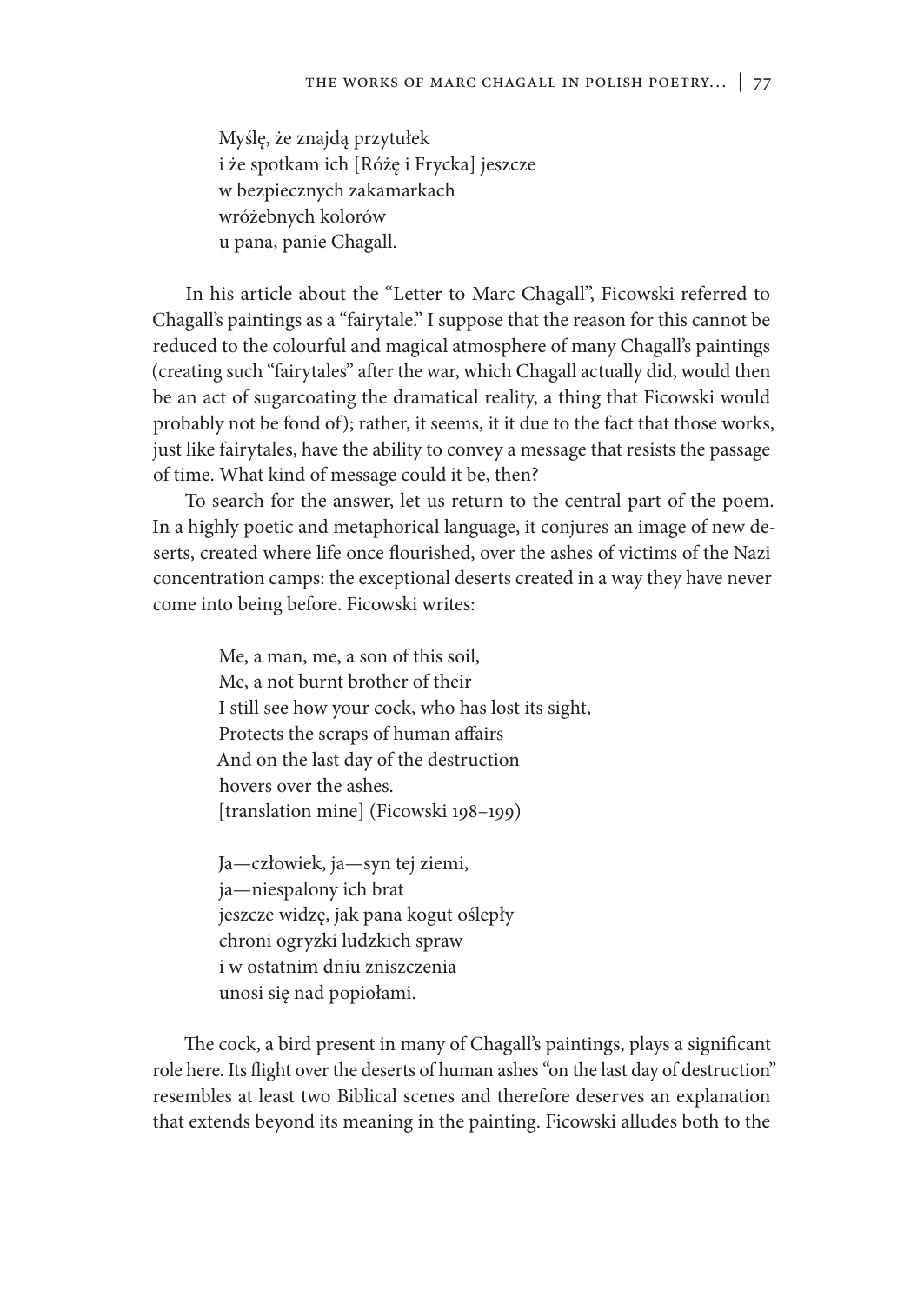biblical story of God's creation of the world ("In the beginning … the earth was without form and void … and the Spirit of God was hovering over the face of the waters" (Genesis 1, 1–2)) and to the story of the flood ("After forty days Noah … sent out a dove to see if the water had receded from the ground.… When the dove returned to him in the evening, there in its beak was a freshly plucked olive leaf! Then Noah knew that the water had receded from the earth" (Genesis 8, 6–11)). The poet makes Chagall's cock a symbol of what remains alive after a catastrophy: like a dove over the waves of the flood when the waters started to subside, the cock is floating over the desert of ashes in "the last day of destruction," signifying therefore the end of mouring and hope for the future after a long time of massacres and fear. The first parallel is of a different kind: as the Spirit of God was hovering over the waters when the divine act of creation began, so is Chagall's cock hovering over the desert created by men violating all the moral rules and contradicting the works of God. It is therefore a weak sign of something in-place-of-the-divine, substantially different from the evil which turned the Earth into a desert, much more terryfying than the "void" of the first day of creation, resulting from the cruel acts of humanity itself. Against the unimaginable horror, which turned millions of people into ashes, the cock, which has lost its sight (perhaps after witnessing what was too painful to observe), seems to be something very small and unimportant. It is still, Ficowski suggests, a sign of hope not so much for changing the past and raising the murdered from the dead (after all, the drowned never came back to life after the biblical flood), but for the end of catastrophy and a chance for revival, built upon the fact that "the scraps of human affairs" still exist in very few places, but among those, on Marc Chagall's canvas. In Ficowski's poem, the existence of these paintings means that there is a sphere of art impervious to all the evil on Earth, although it is unable to prevent its incarnation either. Chagall's paintings show that what seems weak can withstand the powerful, that beauty can survive atrocity, and a superior order and harmony, also of a religious and spiritual nature, can withstand evil. Ficowski would probably agree with Raïssa Maritain, who noticed that whenever Chagall portrays what is painful, he completes it with a consolation: "Chagall's world staggers under compassion" (Maritain 40). Due to this very quality, Chagall's paintings can be looked at after the Holocaust without the feeling of looking at something improper.

Even if not directly influenced by each other, poets work in the shadow of their literary ancestors. This obvious truth is even clearer when we turn to the poems written by Polish authors grouped together around Chagall's works. Among these, Ficowski's "Letter to Marc Chagall" was a milestone and, even if not directly referred to, it is nonetheless present in works of other poets. None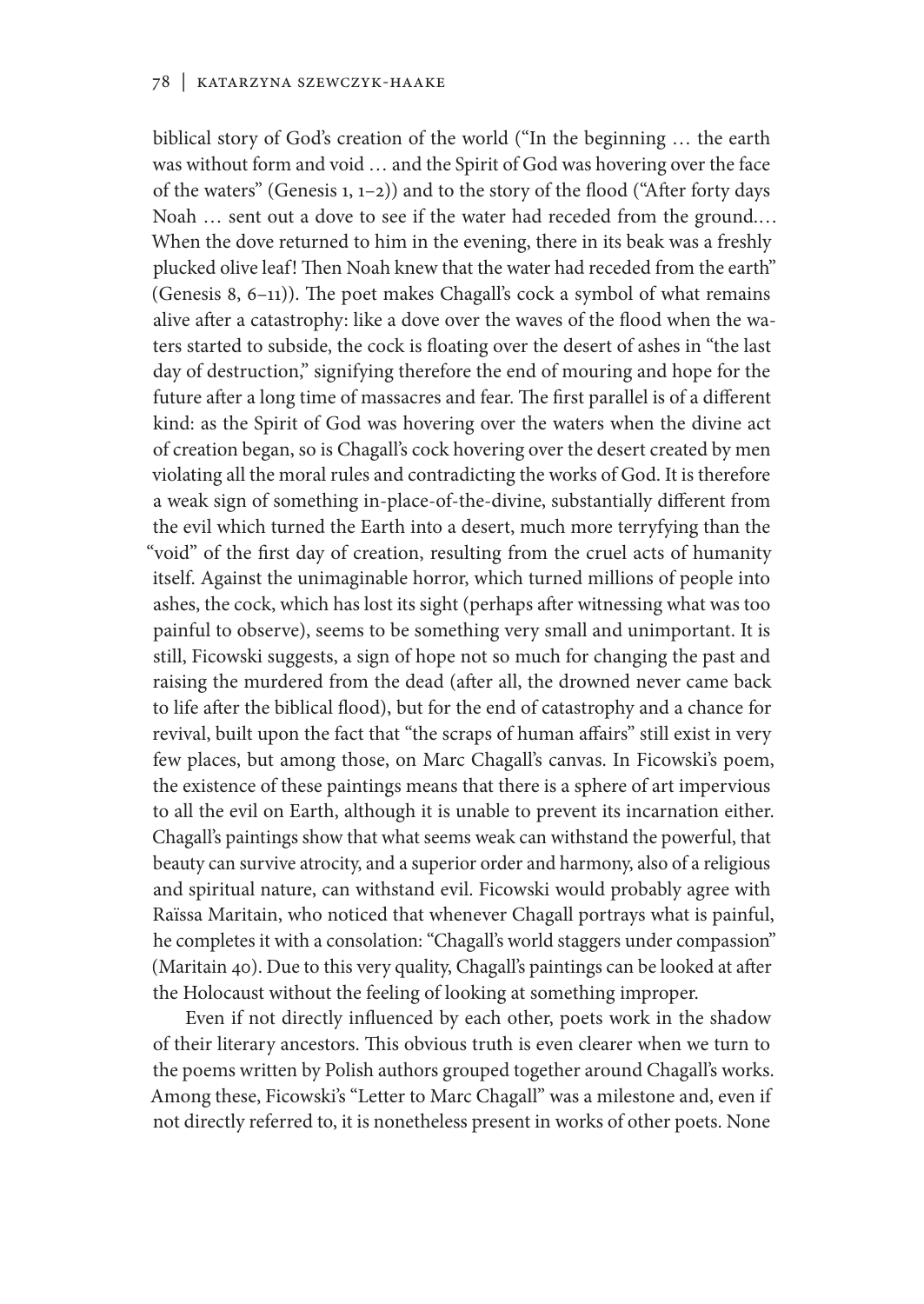of the poets repeated Ficowski's achievement of creating a work of such overwhelming power gained by juxtaposing documents of the time of the Shoah and reflections on the paintings recording the forever-gone world of the shtetl. From that point, which is exactly from the beginning of its appearance in Polish poetry, Chagall's works are bound with the subject of the Central-European state of mind: the consciousness of people living on this place on Earth, where the Jewish minority had lived for centuries and where it experienced the cruelest events of their tragic history.

There is, however, one more important thing about "Letter to Marc Chagall"*.*  Ficowski cleared the way for interpreting Chagall's shtetl not just as a place to be praised and commemorated, a place where people lived in joy and love in the (rather distant) past, but also a semi-mythical place of hapiness, where the vital sources of life, such as love, grace and harmony, remain untroubled. If the importance of Chagall's paintings resided in the memory they evoke, they would not have the power to heal the wounds and grant an asylum after the horrors of the war; on the contrary, perhaps, by remembering what has definitely disappeared, they would contribute to the overwhealming pain over the terrible loss. They would not be able to withstand the evil of the historical events either. Their meaning, according to Ficowski (who was soon to be followed by others) lies in their ability to preserve and at the same time transcend the beauties and joys of the shtetl reality, as if they were built upon something greater than the individual life of men and animals; an ability to make the viewer believe that the visible world is something good—also in a serious moral sense. Chagall's art, rooted in the Jewish spiritual and cultural tradition which granted humanity the amazing and visionary book of the Bible, is therefore, Ficowski persuades us, stronger than the dark powers of history, and if the horror of the Second World War is ever to be overcome, it must be done with the help of Chagall, his heritage and the beliefs which it silently but steadfastly proclaims.

In this context in might be worth mentioning that Chagall got acquainted with the "Letter to Marc Chagall" in 1960, when Ficowski sent him a French translation of his poem (Sterna-Wachowiak 11). Still earlier, already in 1959, he received the Polish original sent to him by his friend, a journalist Dawid Lazer, but the painter was not able to understand the text written in Polish (Kossewska 55). After some years, the painter created graphical works illustrating "Letter to Marc Chagall", and they were edited together with the poem in France (1969) and in Poland (1988). Importantly, the difference between the paintings which inspired Ficowski and the aquaforts illustrating the poem is evident. The artist re-used motifs from his own works, which Ficowski alluded to; however, he reinterpreted them: no deeper relations of a supranatural kind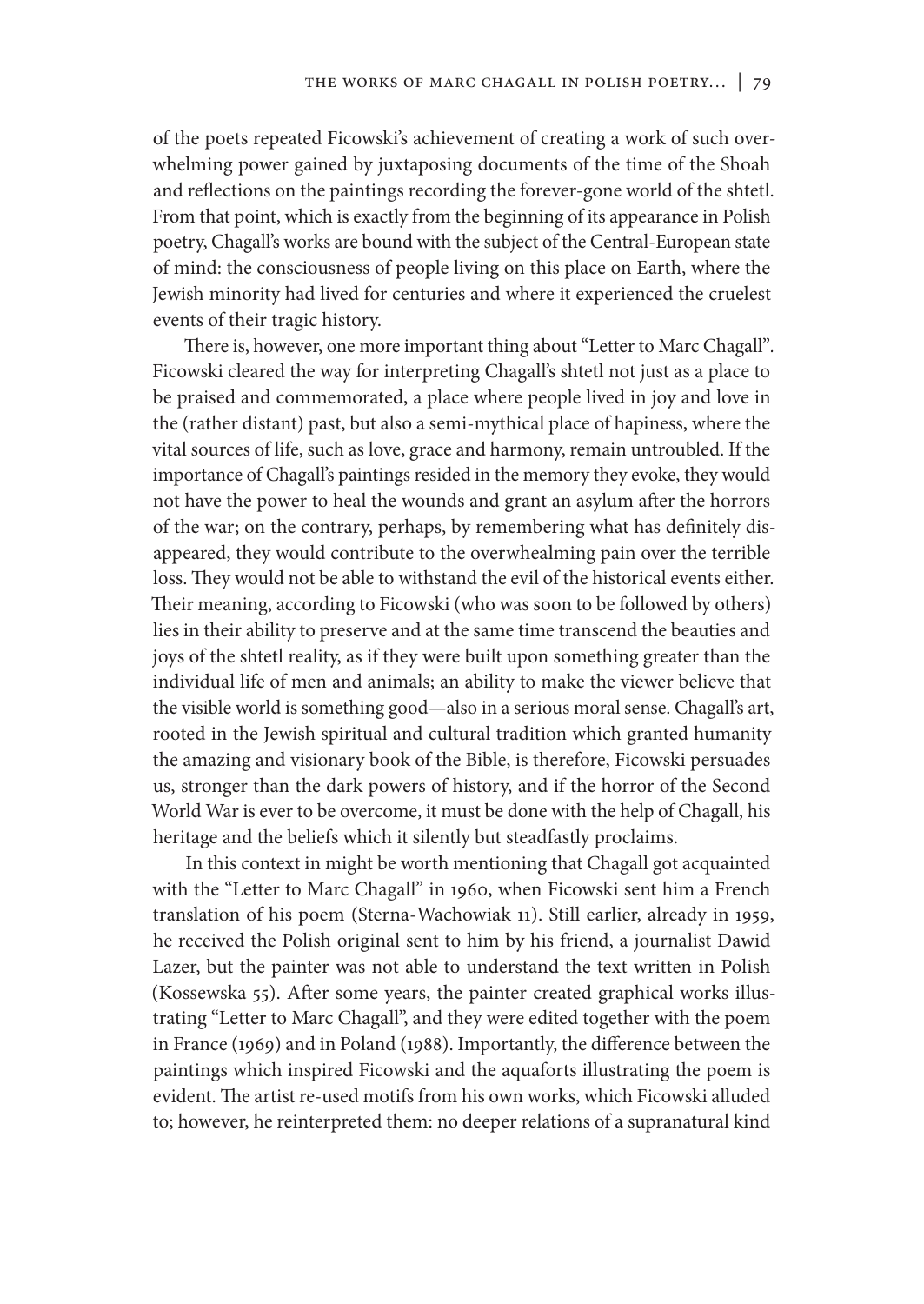exist between various elements of the painting anymore, no secret harmony between things and people, "as if the binds were broken" (Sterna Wachowiak 11; cf. Kossewska 40).

### **2. Joanna Kulmowa** *Chagall***, or Catastrophic Idyll**

In her poem entitled simply "Chagall" (written in 1958<sup>s</sup> and published in her volume *God's dying* (*Boże umieranie*) in 1962), Joanna Kulmowa gives a loose *ekphrasis* of the painting entitled *Three Candles* (painted between 1938 and 1940).9 A picturesque scene of the shtetl, with the trappings typical for Chagall (lovers, angels, donkey, etc.) is different from similar ones painted in the proceeding decades, and Kulmowa seems to notice the difference:

> A fiancée, a fiancée, Look, a little donkey is neighing on a meadow. I won't go there, where there are three candles, And three falling angels.

Let's not wait, not even a little while, The heaven is plaiting wreaths of rain. It is sultry here, so many butterflies. Are you still alive? Yes, I am.

A fiancée, a fiancée, A dead Hershel is playing for me. Sometimes it's scary in this little town. Are you still alive? Yes, I am.

Come to the heaven. You'll rest there. Just don't look. Just don't think. We'll fly aslant, And we will find ourselves nowhere. [translation mine] (Kulmowa 59)

- 8 This exact date is given by Kulmowa herself in a collection of her poems *Moja pełnia czyli wiersze lubiane* (Warszawa 2000: 59).
- 9 The poem is sometimes described—apparently by mistake—as referring to the work entitled *Above the Town* (1914–1918). Cf. Biała 112–115.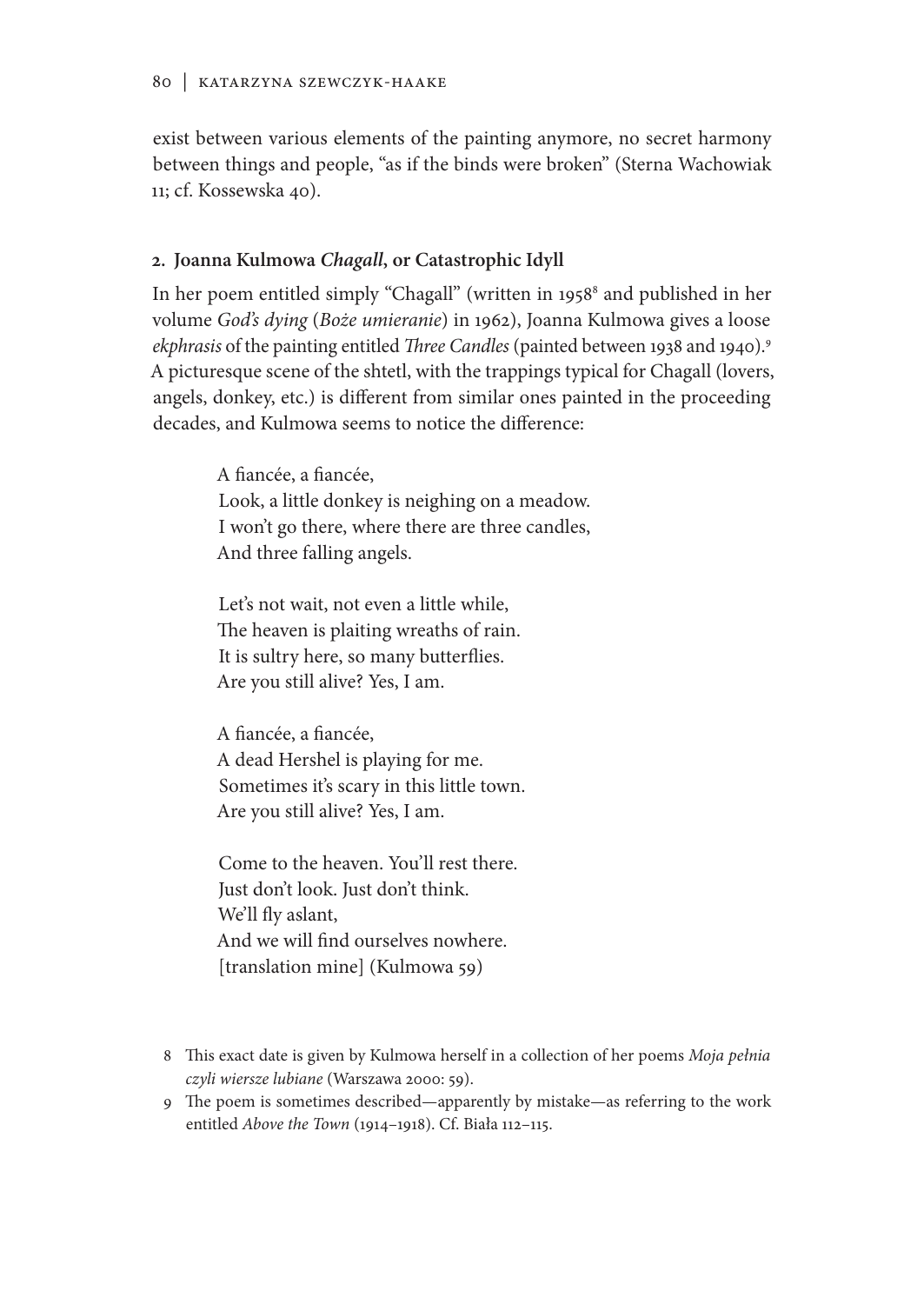Narzeczona narzeczona patrz osiołek rży na łące. Ja nie pójdę tam trzy świece trzy anioły spadające.

Nie czekajmy ani chwili niebo z deszczu wieńce wije. Duszno tutaj od motyli. Jeszcze żyjesz? Jeszcze żyję.

Narzeczony narzeczony mnie przygrywa zmarły Herszel. Straszno bywa w tym miasteczku. Jeszcze żyjesz? Żyję jeszcze.

Chodź do nieba. Tam odpoczniesz. Tylko nie patrz! Tylko nie myśl! Polecimy skośnie, skośnie aż się nigdzie nie znajdziemy.

Despite the title (which might suggest an intention to encompass the whole *œuvre* of the painter), the poem enables the reader to find easily the pictorial basis that inspired its creation. Chagall's painting *The Three Candles* has its characteristic features, all of which have found their equivalents in numerous elements of the poetical world, such as three candles, falling angels, a pair of lovers ("A fiancée" is feminin (*narzeczona*) in the first stanza and masculine (*narzeczony*) in the third one), a donkey, and the musicians. Most of all, Kulmowa preserved the essential quality of the painting's atmosphere, which is a mood of obscure anxiety, uneasiness or even fear of two lovers floating in the air and observing the scenes taking place below them. The natural joy of the couple about to be married (the white dress and the veil clearly signify a bride, thus also certain innocence or even simplicity) is replaced in the painting by a deep concern, visible on the young people's faces. The man embraces the woman as if to prevent her from looking at something he has already noticed; her position and the way she holds his hand suggest that she is very uncertain and looks for support and solace. Altogether, their flight seems to be an escape rather than an act of light-heartedness.

At first sight, nothing in the painting gives reason for such feelings. The composition of the painting (a green, tree-like shape on the top, small white clouds—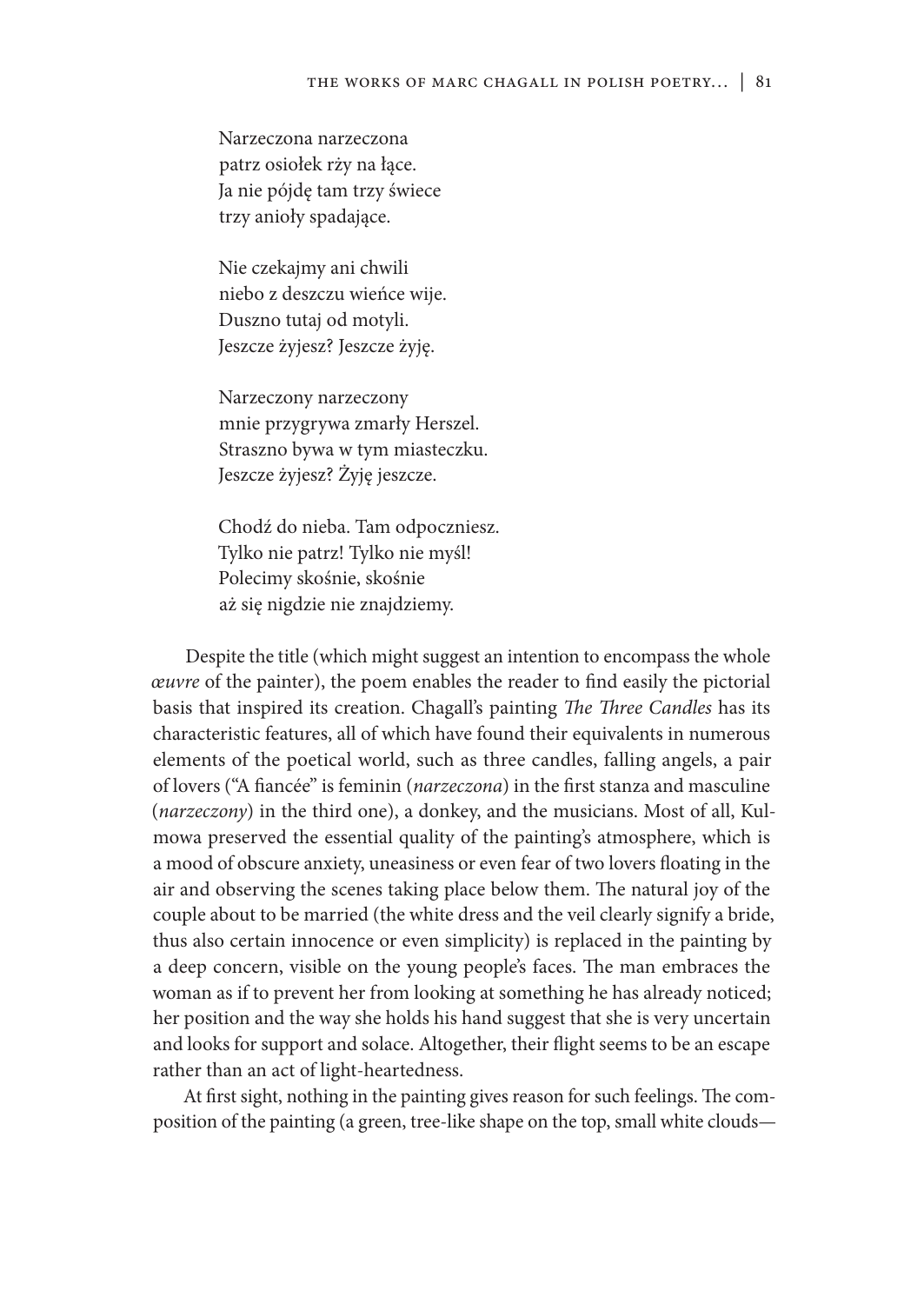or perhaps cloudlets of smoke from the candles), an open perspective of the landscape, and a rather serene palette suggest something rather opposite. Only after having noticed the uneasiness of the floating couple does the viewer realize that the red patch in the lower part of the picture plane is a cloud on which the couple is taken away from the earth by a gray angel, visible on the left. Both the angel and the couple seem to be looking at something beyond the picture plane, something that makes them anxious. This suggestion is strengthened by the behaviour of two figures visible in the lower part of the painting, a man and a woman, or perhaps two women, both pointing up to the floating couple; one of them is also looking in the same direction as the lovers and their guardian angel, as if wishing to denounce their way of escape. The red patch, together with the figures of the falling angel in the very centre of the picture plane, creates at the same time a vague, but important conotation of the flames of hell, which is the realm of the fallen angels—the depiction of evil in its most archetypical form. In short: "A presentiment of coming events hangs over the lovers in *The Three Candles*" (Erben 108).

When he painted this painting, Chagall lived with his family in France; in 1940, they moved from Paris to Gordes in Provence, to a place more distant from the German troops. Shortly before moving, they obtained French citizenship, which was important during the period of Nazi Germany's growth in power, which in the long run—and certainly after the outbrake of the Second World War—threatened the Jewish people also in the countries under attack. The painting could be interpreted as a scene presenting the growing, albeit slowly, danger awaiting the European Jewish community just before the catastrophy began; a moment when escape is still possible, but when real relief and light-heartedness can no longer be obtained. Kulmowa seems to allude to the fact that the painter and his beloved wife Bella (portraited in many of his works) were forced to escape from France and flee to America shortly after Chagall had painted *The Three Candles*—just like the couple in the picture is leaving the small town, frantically and anxiously.

Kulmowa's poem evokes a very similar emotion in its reader as the painting is prone to stir in its viewers. It also creates an atmosphere which is very close to the mood of the painting. The strange and deeply moving mixture of subtle beauty of countryside motifs present in the poem, almost idyllic ones (lovers, butterflies, sky, a little donkey) and the ones that awake restlessness and fear (a "sultry" and "scary" atmosphere of the little town, a dead man playing music, and most of all dialogical parts, a repeated question "Are you still alive?" and the words which should be attributed to the man embracing his fiancée: "Just don't look. Just don't think") correspond with Chagall's work outstandingly.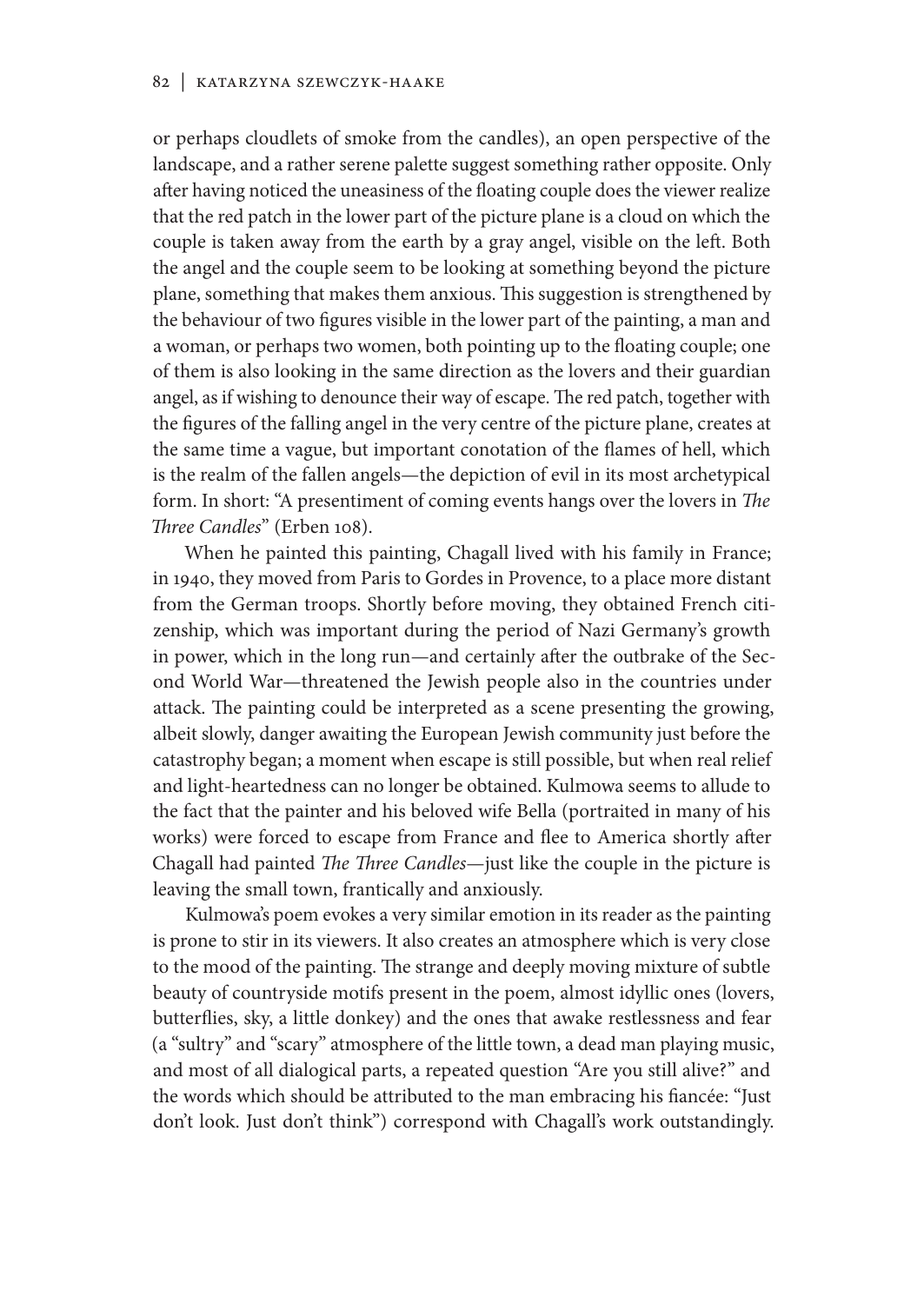Kulmowa is faithful to Chagall also in this way that she is not referring directly to the horror of the Shoah, which would be a dominant perspective after the Second World War (and exploited already by Ficowski), but not overtly present in the painting. Instead, the poem stresses certain elements of the painting and, therefore, especially in its final stanza, points the reader's attention to the situation of people who have no place on Earth to escape and who can be saved only by the heavens. Such a conclusion, by placing the floating couple somewhere between redemption and annihilation, presents Chagall as a painter of the end of the world as it is known by the pair of lovers, who, even if miraculously saved, have passed the point of no return, as they prefer "not to see, not to think" after the events they have witnessed and experienced. In the painting, there is still hope for the couple to be saved; in the poem the necessity of going "nowhere" in order to rest<sup>10</sup> seems to be a post-war perspective on what Chagall could have only had presentiments.<sup>11</sup>

## **3. Tadeusz Śliwiak and Wojciech Młynarski: A Central-European**  *Fiddler on the Roof* **or "That Is Not What Mr Chagall Painted"**

In 1964, the Broadway stage production entitled *Fiddler on the Roof* started its outstanding career, becoming one of the most popular musicals in history.<sup>12</sup> The plot of the play is based on the story of Tevye, the Dairyman written by Sholem Aleichem, its title, however, refers to the works of Marc Chagall, especially to one of the panels he painted for the Jewish Theatre in Moscow (Chagall spent the years 1920–1922 in the capital of the Soviet Union and earned his

- 10 Another possible reading of this phrase—going nowehere and having a rest there—might be of a meta-artistic nature. Kulmowa stresses in her poem an interesting detail form the painting's composition, namely the fact that the couple is "flying aslant," and heading towards the corner of the painting, which means not only to run away from the dangers below, but also, so to say, out of the painting as such, away to a completely different world. This is a real "nowhere," a place one can have no idea about, existentially and essentially different from what one is used to. Such a radical difference, signalized by the movement of the couple visible on the picture, has its equivalent in the straightforward character of the last verse of the poem: "and we will find ourselves nowhere."
- 11 The volume *God's Dying*, in which the poem was published, contains quite a lot of poems which elaborate pictures and motfis common in literature dealing with war and the Shoah (cf. Stankowska 52–54); the way that Kulmowa looks at Chagall seems coherent with the context of the whole book.
- 12 Music: Jerry Bock, lyrics: Sheldon Harnick, libretto: Joseph Stein. *Fiddler on the Roof*  was the first musical theatre run in history with over 3,000 performences.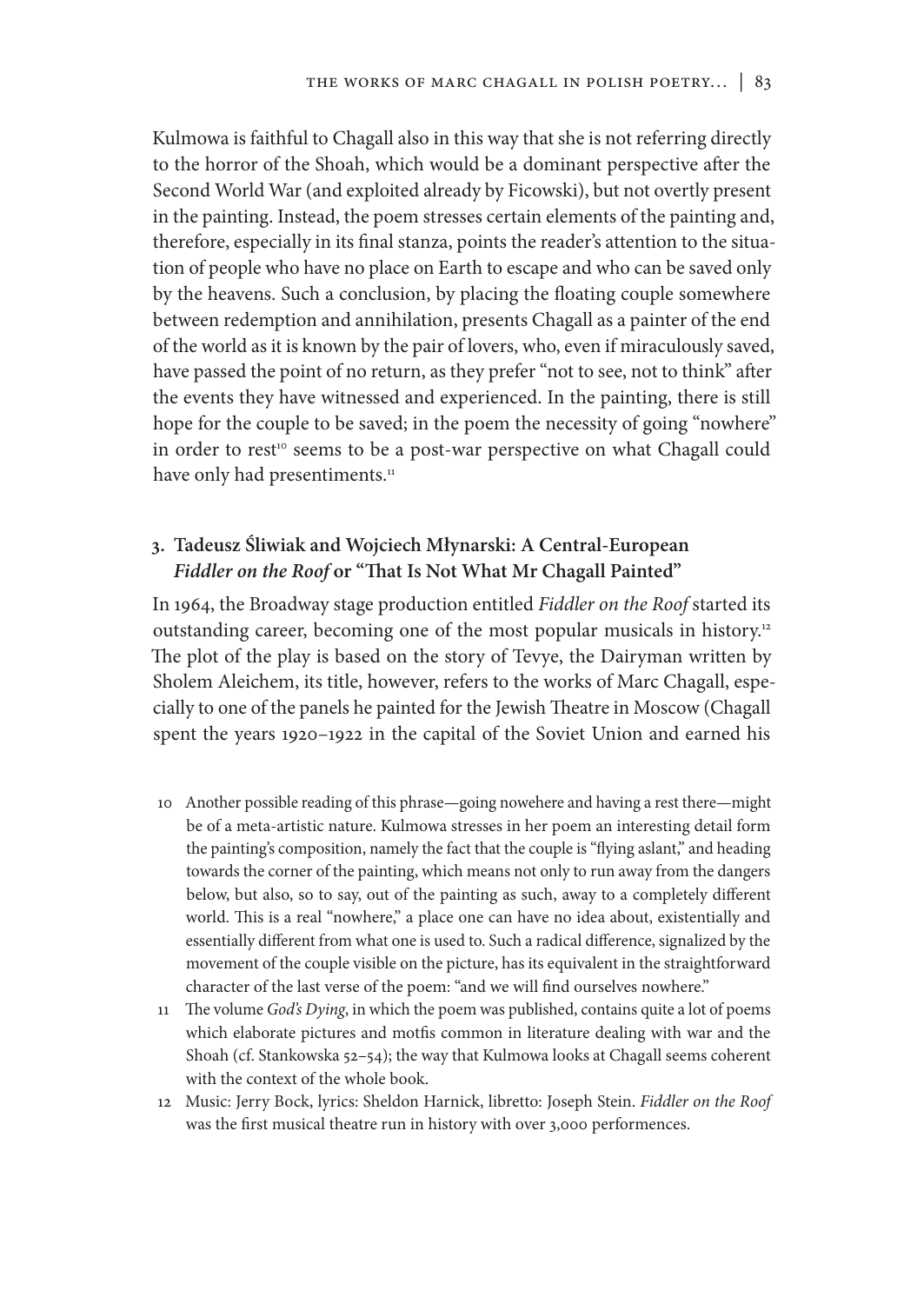living there by creating paintings used on stage as parts of the scenography). The panel entitled *Music* depicted a shtetl fiddler wearing a green cup and a tallit, dancing on the roofs of two neighbouring houses. After leaving the Soviet Union, Chagall reconstructed this work in a widely-recognized painting *The Green Violinist* (1923–1924) (Wilson, 176).

Interestingly, the very same year when *Fiddler on the Roof* premiered on the stage, a poetical volume by Tadeusz Śliwiak entitled *Resin* (*Żywica*) was published, which contained a poem "The Green Violinist (a Free Translation from Chagall)" ("Zielony skrzypek [wolny przekład z Chagalla]"). The date of publication, the same as the date of the première of the American musical, might be (and probably is) a pure coincidence.<sup>13</sup> However, the inspiration gained from *The Green Violinist* led both the libretto-writer and the poet on similar tracks. Let us turn to the poem.

"The Green Violinist (A Free Translation from Chagall)"

In Vitebsk there's frost and glass roads

the crooked, frostbitten fingers pray in an inn by a gold orthodox chuch of a samovar

any moment an old Jew is comming here the one with a green face he will tilt his head and play so beaufifully so shrilly that in Vitebsk the snow will stop in the air

13 Whether Śliwiak might have heard of the preparations for the American stage production is unclear. In the middle of the 1960s, the cultural news from the opposite political block were limited; Śliwiak still worked in the years 1960–1963 as a dramaturge in Teatr Rozmaitości in Cracow, and translated into Polish a few American plays: a drama based on *Uncle Tom's Cabin* by Harriet Beecher Stowe in 1961 and *Orpheus Descending*  by Tennessee Williams in 1963 (just a few years after its Americam première), which makes his acquaintence with *Fiddler on the Roof* all the more probable.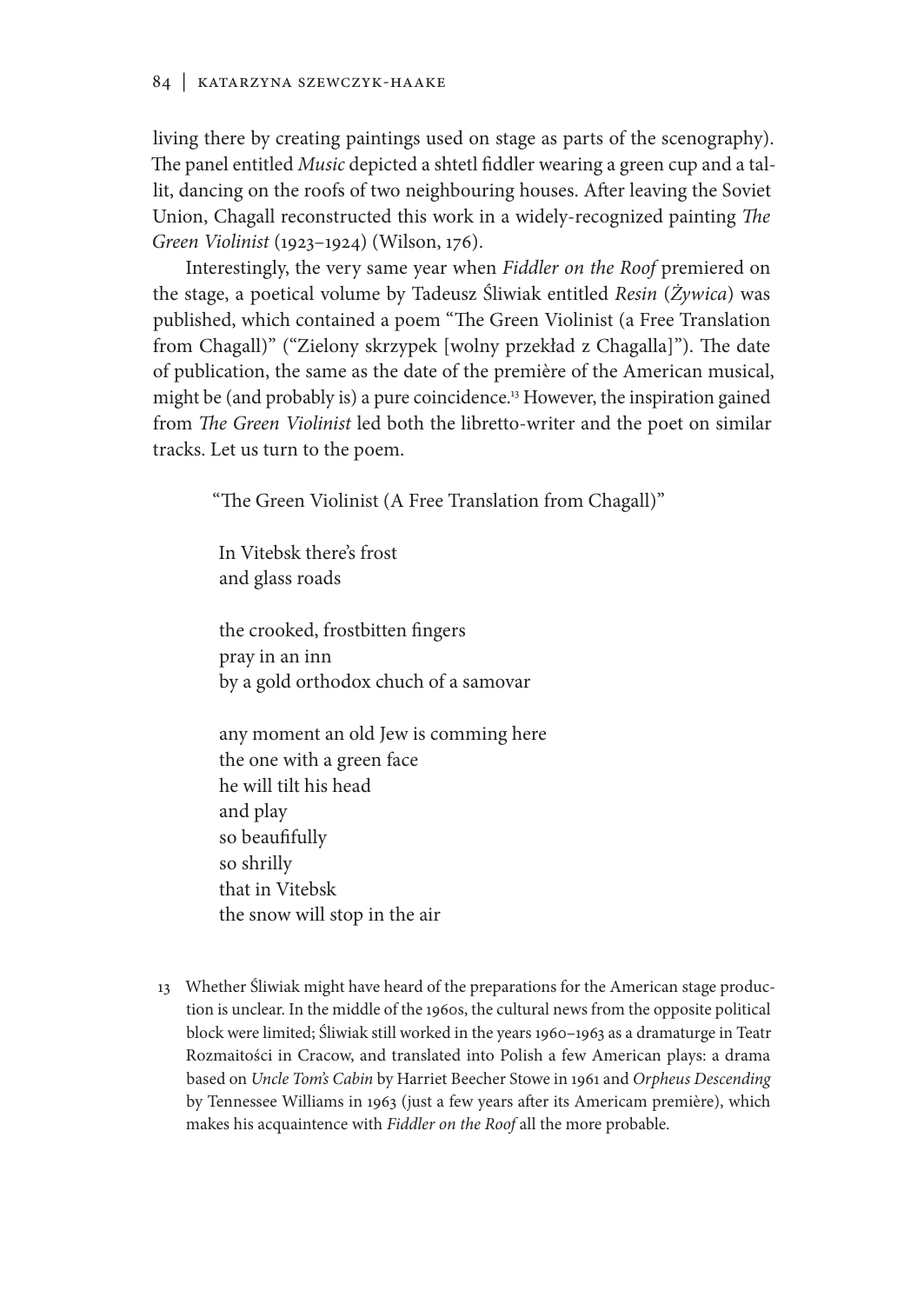and up in the sky white and red horses will be seen in a wedding veil long and reaching down to the ground. [translation mine] (Śliwiak 47)

"Zielony skrzypek (wolny przekład z Chagalla)"

W Witebsku mróz i szklane drogi

modlą się krzywe odmrożone palce w karczmie przed złotą cerkwią samowara

zaraz tu przyjdzie stary Żyd z zieloną twarzą przechyli głowę i będzie grać a tak ładnie a tak cienko że aż w całym Witebsku śnieg się zatrzyma w powietrzu i ukażą się na niebie rude i białe konie w długim aż do ziemi weselnym welonie

In the poems analized earlier, the poetical image was dominated by the experience of the Shoah (Ficowski) and the intuition of the future horrors at the dawn of the Second World War (Kulmowa); none of these appears here, as if they have never occured—as if Śliwiak was willing to stay faithfull to the painting, created long before the Nazis came to power in Germany. Chagall's paintings, created in the 1910s and 1920s, which often depict the shtetl with its colourful tradition and exotic setting (exotic, of course, from the West-European or American point of view; *vide* the observations by the French avant-garde poets), enable the viewer (also the one, either living in another place or in a very different time, who has never experienced the shtetl himself) to "envisage the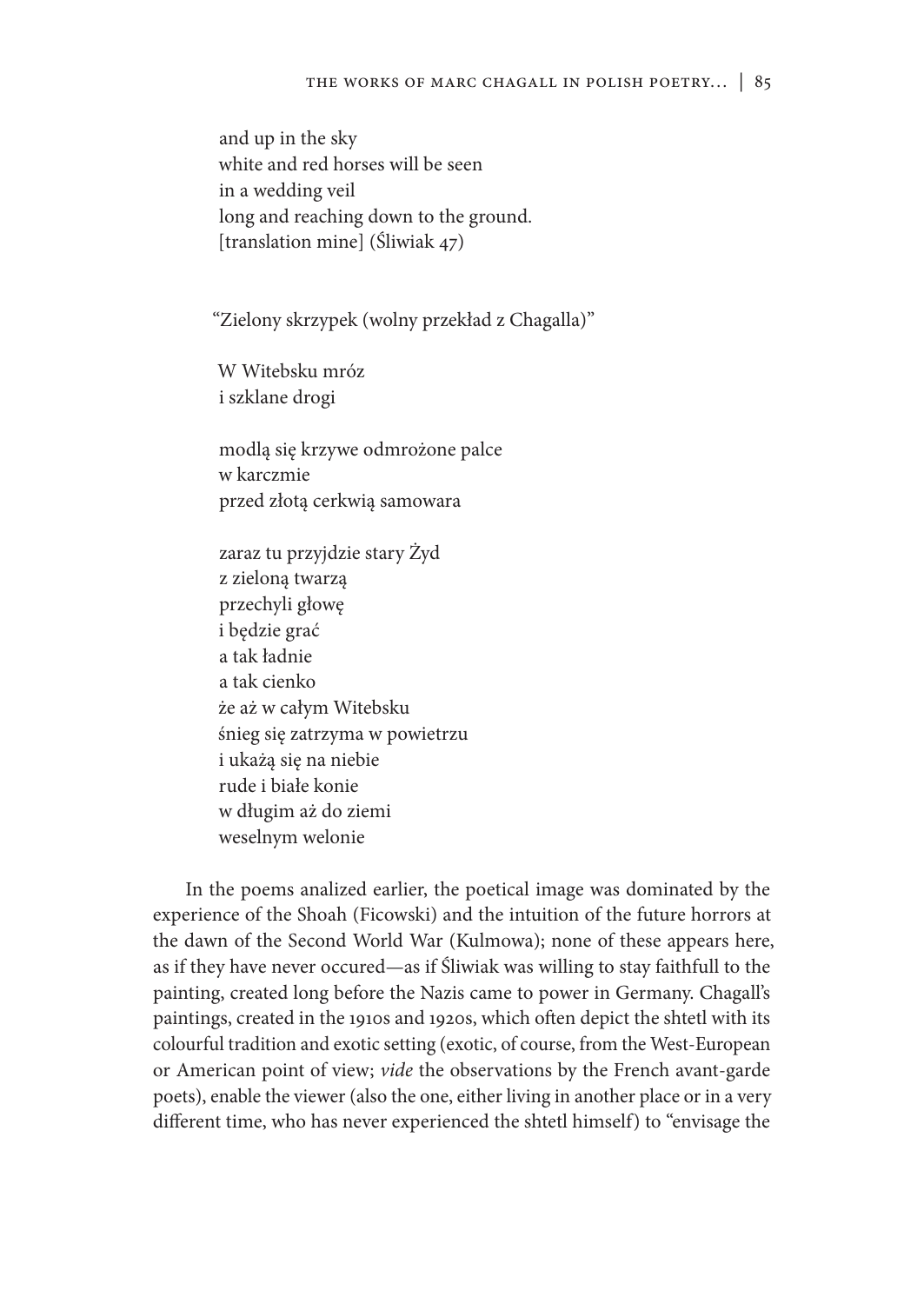richness of the communities, which the Jewish populace of Eastern Europe enjoyed … before it was all lost." (Frankel 345–346).

A similar perspective is presented in a poem by Jan Winczakiewicz "From Chagall" ("Z Chagalla," 1955):

> A bride in a white veil floats quietly along the Milky Way. Seven hundred stars burn in the sky and seven hundred candles in a synagogue.

A groom follows his beloved one, with a large bouquet in his hand. The night is black. Sad rabbis stroke their beards, equally black.

The whole ghetto is looking for lovers, all Zacheriahs, Judiths, Sauls. Only the old, blind women in their wigs smile to them tenderly. [translation mine] (Winczakiewicz 200–201)

"Z Chagalla"

Panna młoda w białym welonie płynie cicho po mlecznej drodze. Siedemset gwiazd na niebie płonie i siedemset świec w synagodze.

Za wybraną pofrunął pan młody, w ręku trzyma bukiet olbrzymi. Noc jest czarna, czarne są brody, które głaszczą smutni rabini.

Zakochanych całe ghetto szuka, Zachariasze, Juduty, Saule. Tylko ślepe staruszki w perukach uśmiechają się do nich najczulej.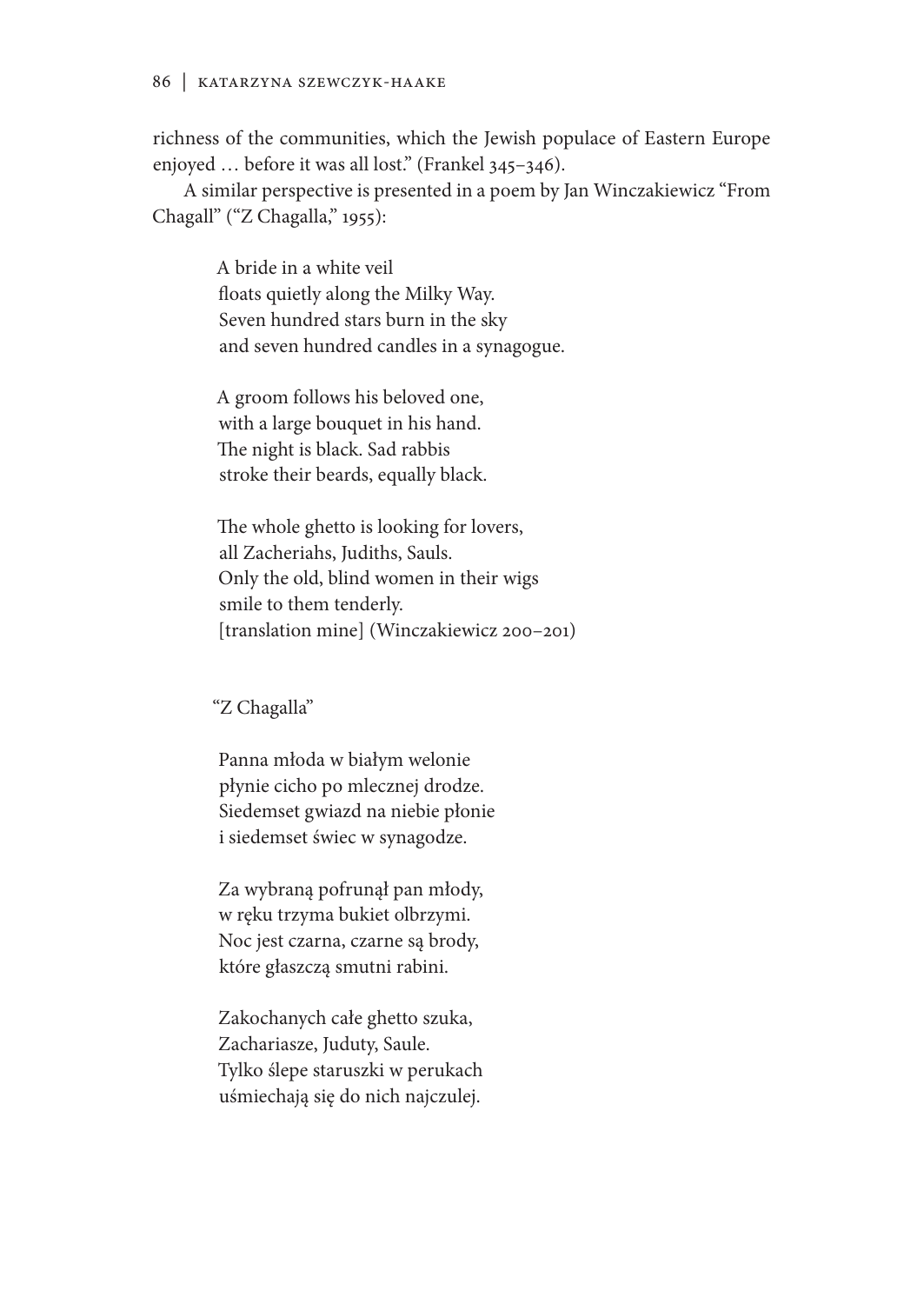Thanks to Chagall's paintings, the poets found a way of describing the non-existing, and therefore open to idealization, Jewish world of Eastern Europe in the interwar period, living peacefully in a fairy-tale-like scenery, an image equaly pictoresque and oversimplified, qualities obvious to every reader.

However, how exactly should such a poetic gesture be described? Was its creation an effort of poets who try to talk about the paintings while remaining faithful to them, to the extent which makes them silence any remarks on what happened after the pictures were painted? Would this mean that they have more respect for the painting than for the historical experience? Is this a gesture of joy and affirmation of what there used to be, no matter what happened then, although this knowledge must be silently taken for granted? Would it be, then, a simplified (perhaps oversimplified) version of Ficowski's idea, deprived of Ficowski's deep compassion and mourning?

To get closer to poems like the one by Śliwiak, it must be remembered that in communist Poland the memory of interwar cultural diversity was for ideological reasons a subject of manupulation; this is also an important factor in understanding the value of a "simple description" which Śliwiak undertakes (Winczakiewicz's case is somehow different, as he never returned to Poland after the war from Western Europe). Affirmation of "The Green Violinist" means bringing back to memory the past which was not only destroyed physically by the Holocaust, but also lied about in the decades thereafter. Without saying a word about it, Śliwiak makes the reader think both of a world no longer there and the many different reasons for this state of affairs. No matter what the poet's intentions were, poems like the one by Śliwiak contributed, by making use of Chagall's iconography, to establishing a *locus communis* in Polish poetry, which was to be exploited thereafter, and the image of Chagall it was based upon was readily taken for granted.

The meaning of Chagall's paintings in Polish culture as a sign of a peaceful existence of the Jewish minority in Eastern Europe was well established when Wojciech Młynarski wrote the poem (used by him also as lyrics to a well-known song) "As Mister Changall Painted" ("Tak jak malował pan Chagall").<sup>14</sup> This descent of Chagall's works to the realm of popular culture was done in a way which proves the power of the artistic vision to become a part of social discourse.

14 Different information can be found regarding the date of creating this song. In the collection of Młynarski's poems the date below the text is 1981 and, as this is the date Młynarski himself suggested to be the correct one, I assume it is true. Other sources (recolections about the March 1968 and its aftermath) suggest it was written shortly after 1968. Different opinions are confronted and discussed in Karolina Szurek's "Jak malował Chagall."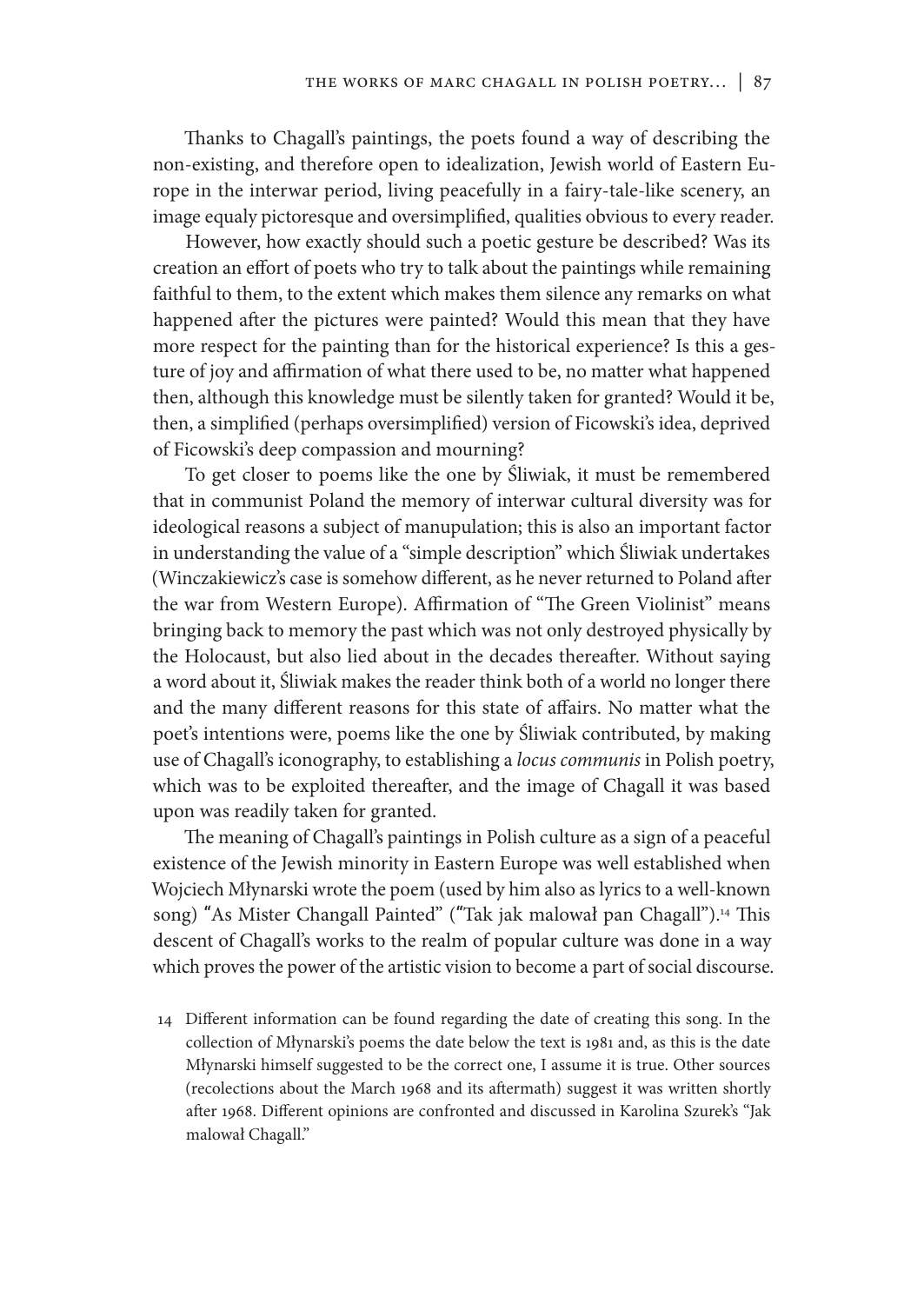#### 88 | Katarzyna Szewczyk-Haake

Młynarski's poem starts with a slightly nostalgic (although not sentimental) image of a *shtetl*:

> These small cities don't exist anymore, and the dust of forgetting has covered the streets, white cups, a swarm of merchants, a fence and a goat – feeder of a family, Shmul the tailor with a great beard, who could sew a wedding dress better than anyone. And the lover's eyes glitter a lilac mist covers the forgotten world which floats away, with one head of a cock and another [of a sheep on a white cloud just as mister Chagall painted. [translation mine] (Młynarski 212)

Tych miasteczek nie ma już, pokrył niepamięci kurz te uliczki, lisie czapy, kupców rój, płotek z kozą żywicielką, krawca Szmula z brodą wielką, co jak nikt umiał szyć ślubny strój. A zakochane oczy lśnią,

otula się liliową mgłą zapomniany świat i płynie, płynie w dal, z kogucim i baranim łbem, na białej chmurze ginie, hen, tak jak malował pan Chagall.

In the third stanza, the main subject of the poem is introduced, and Chagall's painting reveals its importance as a fundamental point of reference for the Polish social imaginary:

> These small cities don't exist anymore, However, my friend had your eyes, my dear tailor, when the train whistled goodbye.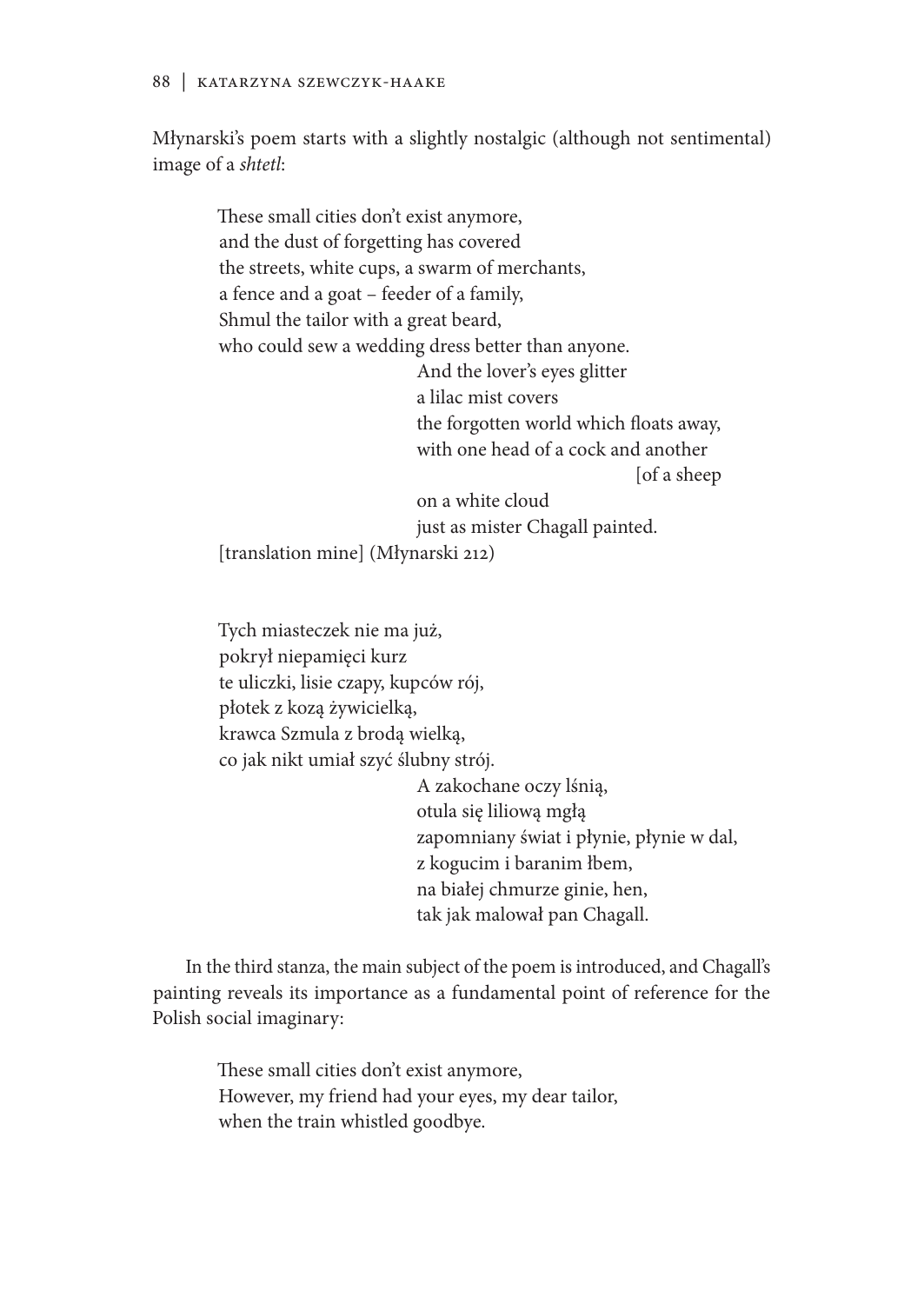On the platform, our handshake was left And whisper: "Keep well… write to me…". And the crying eyes glitter, The March mist covers the sad train Which goes away, A dream about a warm, good home Perishes in a dark tunnel, That is not how mister Chagall painted! [translation mine] (Młynarski 213)

Tych miasteczek nie ma, nie, ale, krawcze, oczy twe miał kolega, gdy pociągu zagrzmiał gwizd, pozosały na peronie nasze zaciśnięte dłonie i ten szept: "Bywaj zdrów... Napisz list...". A zapłakane oczy lśnią, otula się marcową mgłą smutny pogiąg i odpływa w dal, hen, w dal, o ciepłym, dobrym domu sen w tunelu czarnym ginie, hen, nie tak malował pan Chagall!

Młynarski alludes here (clearly, albeit rather carefully, censorship in People Republic of Poland was not dormant in 1981) to March 1968, when a series of student and intellectual protests against the communist regime in Poland erupted. The crisis ended with security forces suppressing the student strikes and with the subsequent repression of the dissident movement; it resulted also in mass emigration, and an antisemitic campaign started by the Minister of Internal Affairs, which had to do with a power struggle within the Polish Communist Party. Consequently, at least 13,000 people of Jewish ancestry emigrated from Poland after having suffered from many forms of official harassment. All these events are described in the poem as, so to say, violating the joyful and harmonious spirit of Chagall's paintings, which—and this is an important moment—serves Młynarski as an unquestionable point of referrance during the discussions about the place of Jewry in the Polish society. When after the Second World War almost nothing was left which could help recall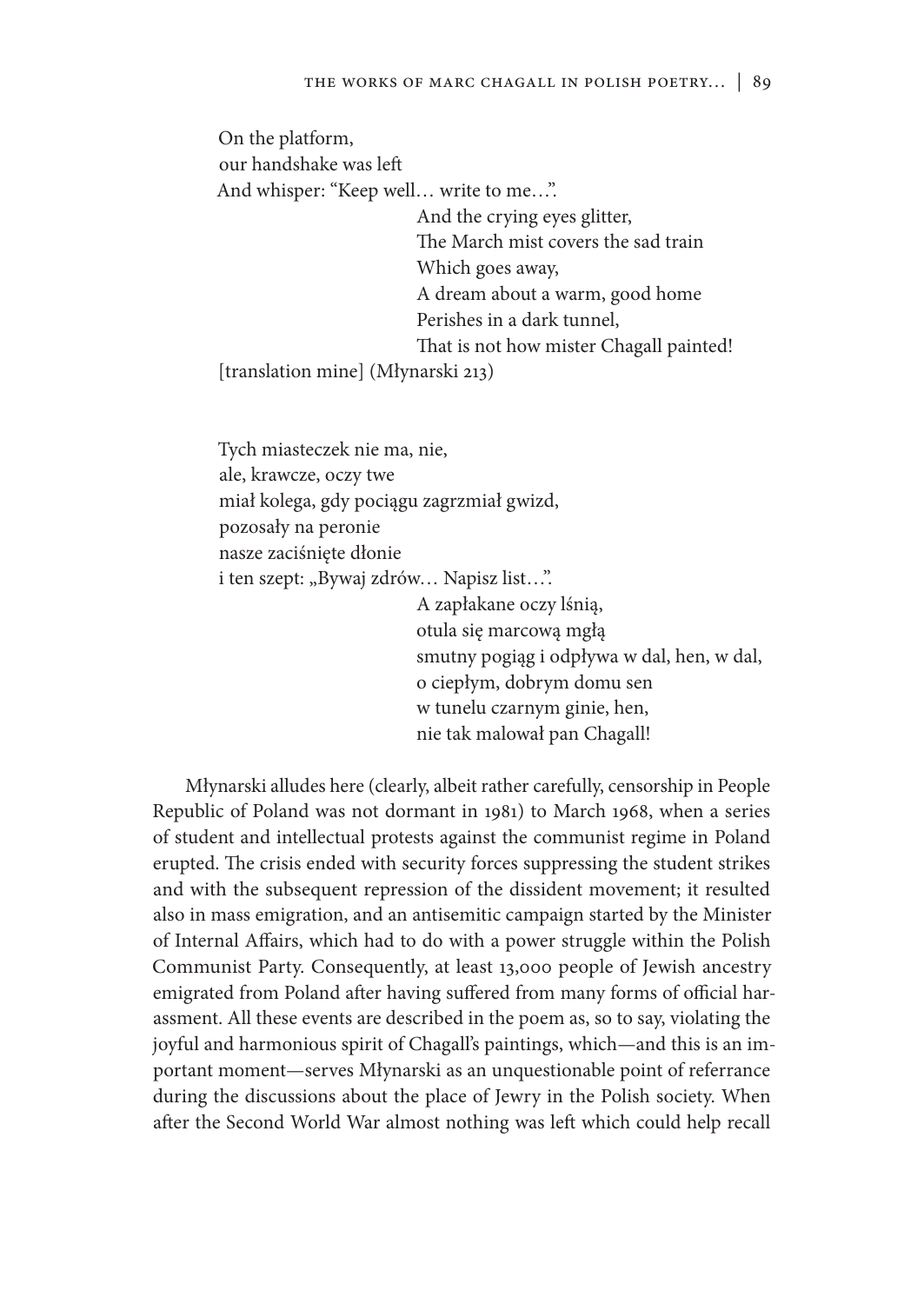the centuries-long presence of the Jewish minority in Poland, Chagall's paintings, with their idealistic varnish, apparently became a supplementary witness and a token of remembrance for the poets<sup>15</sup> (and allowed them to skip a too complicated and emotionally exhausting subject, i.e. the discussion about the actual relations of the two groups in Poland).

Młynarski's poem is interesting also from another point of view. It is more than clear that the meaning of the work of art changes with time (Berger 179). Sometimes, however (and this is an endlessly more interesting observation), in front of a painting we are forced "to situate ourselves in history" (Berger 180), to realize what is our own position and state of mind in the flow of external events. This happens in the second part of Młynarski's poem. The presence of the Jewish communities in Poland in the interwar period, brought to the poet's mind by Chagall's paintings, stirs remorse and disagreement on account of the political decisions made by the communist regime. Chagall's figures, which incarnate mysteriously in real people (the eyes of a friend, who is about to depart, resemble the eyes of Chagall's tailor), make one define himself in terms of political views; however, they also make one realize, that one's own reading of art is never free from historical experiences which have shaped one's biography. The way we "activate" the sense of a painting—in this case a painting by Chagall—is historically variable, and a reading of Chagall in the Polish context after 1968 brings about a different, and still sadder, reflection than it did before.

### **4. Pasierb's "Chagall's 'Moses,'" or the Fairytale About the Magical Ethical Basis**

A poet and an art historian, Stanisław Pasierb, who was also a catholic priest, was greatly inspired by the fine arts (Peroń 2015) and among his poems there are several which allude to the works of Chagall (some of these poems were written when Pasierb visited Jerusalem and the Holy Land). It is hard to say definitively which of Chagall's paintings or prints Pasierb had in mind while

15 This resembles another poetic-artistic liason which came into being around the same matter, i.e. the centuries-long Jewish presence in the Polish society and the radical end of this coexistence in March 1968. In 1971 Stanisław Grochowiak published a poem entitled "A Gate in the Old Town (a copy of painting by Aleksander Gierymski)" ("Brama na Starym Mieście (kopia obrazu Aleksandra Gierymskiego)"), in which, using a painting by Gierymski depicting the Jews living in the heart of nineteenth-century Warsaw, he deals with the dramatic events which took place in the same city in 1968 and its consequences (Dąbrowski 170–175).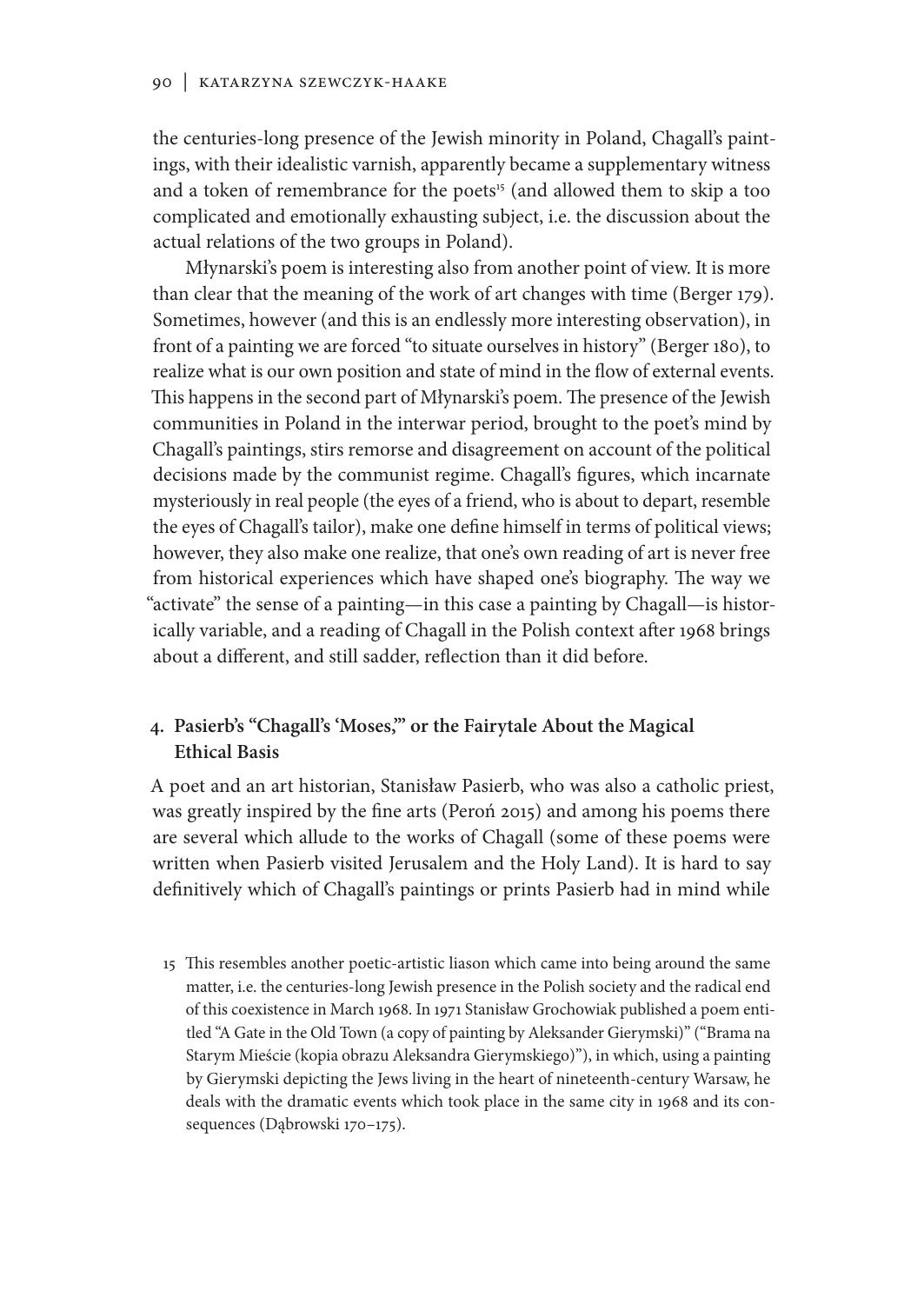writing the discussed poem. There are several possibilities, as the painter returned to this theme several times. The figure of Moses reoccurs in many of Chagall's illustrations to the Bible; in some of these litographs Moses' face is green, which seems to explain a phrase in Pasierb's poem:

"Chagall's 'Moses'"

Huge like a tree green like lightning he has thrown the tablets on the ground they laid not broken as on a building site differently than in the book but perhaps it is better so because young lovers may fly in the sky above the moon a little orange donkey doesn't turn into a golden calf and vigilantly celebrated Sabbath will not end with a pogrom tonight [translation mine] (Pasierb 133)

"Mojżesz Chagalla"

wielki jak drzewo zielony jak błyskawica rzucił na ziemię tablice legły nie popekane jakby na budowę może tak lepiej choć inaczej w księdze bo młodzi mogą się kochać w niebie nad księżycem na cielca złotego nie rośnie pomarańczowy osiołek a czujnie obchodzony szabat nie skończy się dzisiaj pogromem

The poem, published in 1978, gives a clue of some visual aspects of the picture in question: Moses is said here to be "green" (like lightning) and "huge"; standing over the Tablets of the Law. One would also expect motifs such as "an orange donkey" and "young lovers above the moon" to be found in the paintings as well. These, however, might be mentioned just to bring to the reader's mind the memories of Chagall's paintings in general. Małgorata Peroń suggests (Peroń 163) that the painting to which Pasierb alludes is *Moses Breaking the Tablets of Law* (2nd half of the 1960s).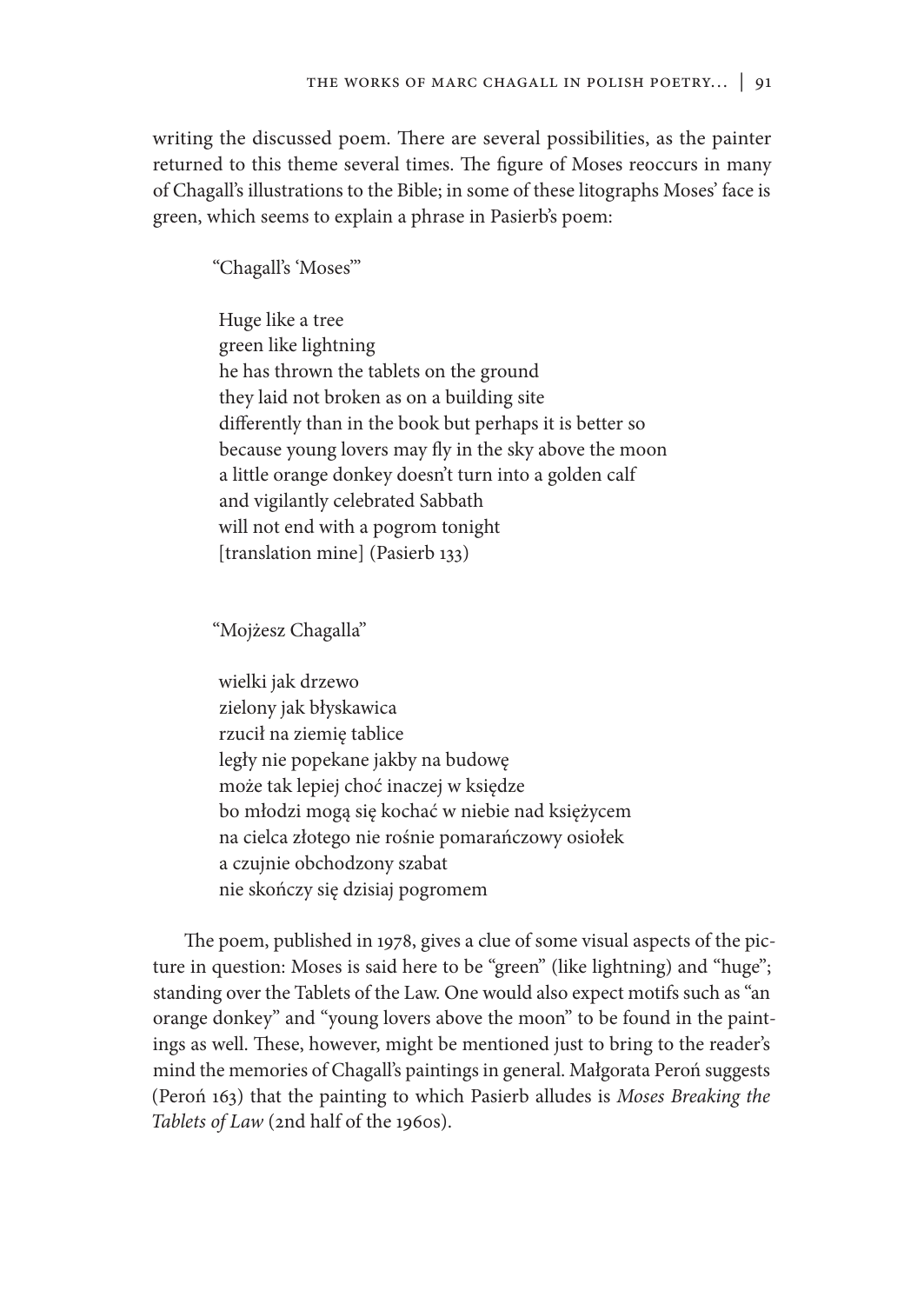Pasierb points to the fact that the painting shows a scene different from the one described in the Bible, surprisingly adding that "perhaps it is better so." As it can be read in the Book of Exodus, Moses approached his compatriots with the Tablets of Law twice: for the first time, when carrying them down from the mountain, he found the Israelites worshiping a golden calf. In his anger, Moses smashed the stone tablets on the ground. After the punishment of the unfaithfull, Moses ascended the mountain again and returned to his people with another set of two tablets, on which the Ten Commandments, dictated by God, were written.

When returning for the first time, Moses destroyed the tablets, which in a way symbolized the broken convenant between God and the disobedient Israelites. In the poem, based on the painting, the tablets thrown on the ground do not break, but are lying "as on a building site," as if they formed a basis or a foundation, one might think. Such a redefinition undertaken by Pasierb of the Biblical scene painted by Chagall is very radical and openly against the meanings of the painting. The distortion of the Biblical meaning, however, clears the way for imagining, simply speaking, a better world, where evil has never come into being. This is a world where lovers can be happy together, untroubled, and no sinful disobedience occurs; the little donkey remains what he is, and no golden calf appears in the peaceful landscape. Without sin, there would be no evil and, consequently, no drama in the ever-growing vicious circle of threat-and-danger.

Described in this manner, the paintings of Chagall (the paintings, and not the painting, as the poem, although directly pointing in its title to one work only, seems to encompass in its diagnosis Chagall's work as a whole, by recalling motifs unseen in any of the compositions with Moses) reveal a very surprising quality. The attributes often ascribed to them, such as "fairytale" or "magical" atmosphere, are underlined but gain a sense much different to the one we are used to when discussing Chagall. The great painter, Pasierb would agree, bewitched the world. However, this was achieved, the poet suggests, not by showing lovers hanging in the sky or supernatural animals, but by giving the world a different foundation than that of the story of people regularly breaking the ethical rules imposed by the Absolute. Thus, instead of a broken covenant—Pasierb continues his explanation of the painting—there is a strong basis for the future generations. The idyllic atmosphere created by Chagall is rooted in something deeper than the colourful and slightly exotic realia of the shtetl and the Yiddish-speaking community. Not only do the motifs and the mood of a fairytale matter here, but their most important function, which is to help people to distinguish between good and evil, and to turn to the first one.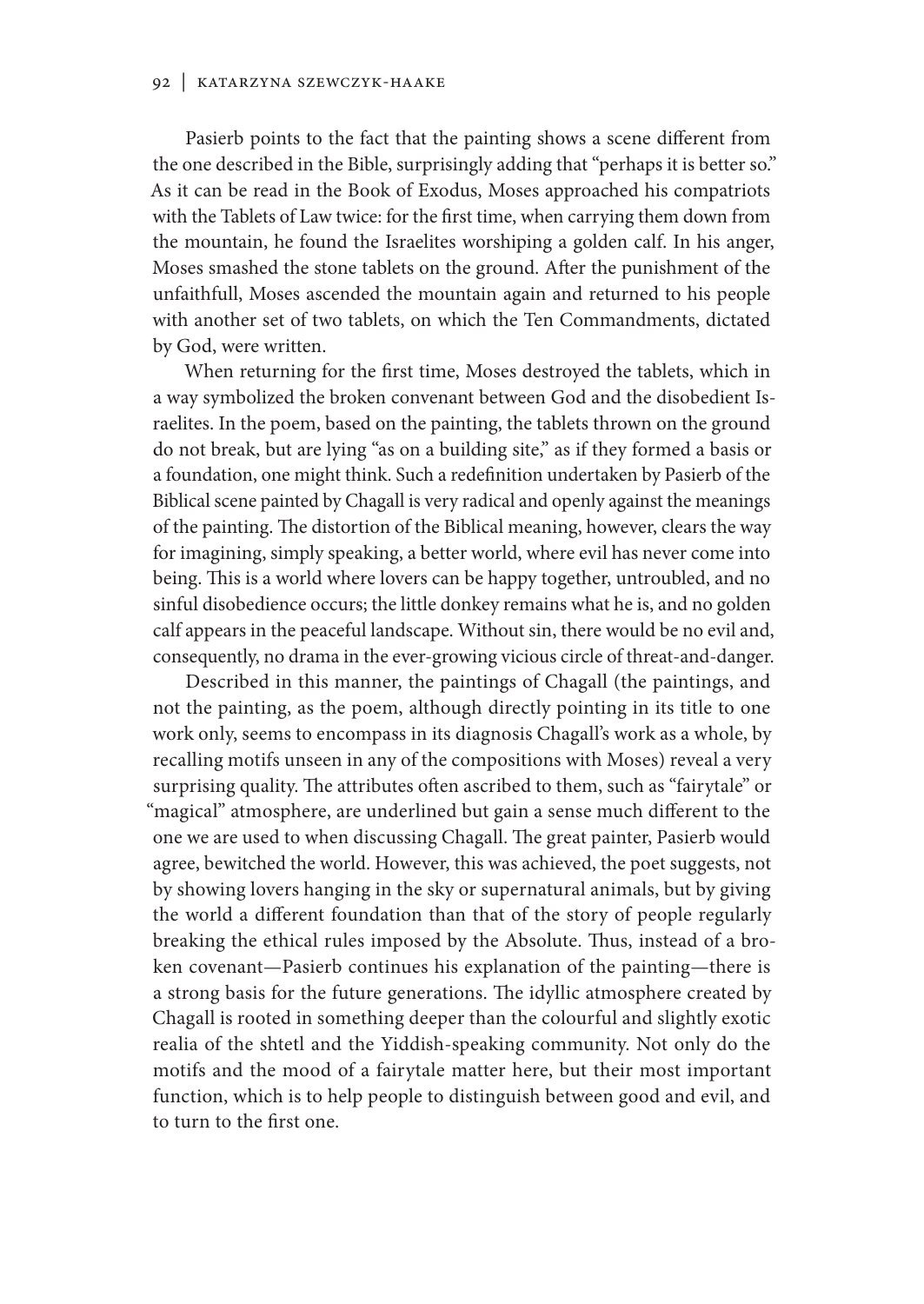Chagall is depicted by Pasierb as a magician, not a shoddy one, but one who knows the profound truths about the human world and nature. If we long for the world he painted, Pasierb suggests, this is not because of the picturesque layer of this art, its memorable shapes and colours, but because of the power of the traditional and religious world he depicted. That is why this art attracts viewers: it appeals to them by suggesting a profound order, which organizes the world of Chagall's shtetl, and is rendered through the bright colours of the painting.

This reading of Chagall as a painter sensitive to the problems of the ethical order gained from a religious tradition is a concept introduced to Polish poetry by Pasierb. Still, it has a counterpart in the French poetry, namely, in the poetical reflections undertaken by Raïssa Maritain. The poetess, wife of Jacques Maritain, was a Russian Jewess, who emigrated to France and converted to Catholicism.<sup>16</sup> Sharing with Chagall a similar background and the experience of a shtetl, she was especially interested in these elements of his works which combined Jewishness and Christianity (Maritain)—a quality of his paintings noticed also by art historians (Frankel 346: Erben 50–52).

Juxtaposed with these opinions, Pasierb's hermeneutics seem very original in terms of interpreting the Jewish heritage as a part of human experience. His poem, inspired by Chagall, puts forward a clear anthropological statement, with which he thinks Chagall would agree. He states that rejecting the ethical elements of human life (God's Commandments, as in the case of the Hebrew people on their way to Kanaan, but also as in the case of any people who turn themselves against the rule "thou shalt not kill") ends with suffering and constant fear (and it would be very hard to blame God or accuse the Absolute of being guilty). His observations on Chagall's *Moses* make one think about the original sin and its universal consequences rather than about the story of Exodus or about the Jewish experience in history. In this attempt to interpret Chagall as a painter of a universal, all-human fate, and a wise magician who, using his craft, makes his viewers aware of their own condition, Pasierb is different from most Polish poets who would generally tend to interpret the artist's works in the context this or that particular experience.

16 The Maritains worked together on creating a religious enviroment for a circle of their Jewish acquaintences who were on their way to conversion. The way Raïssa Maritain describes Chagall's art proves that she would probably include the painter into this category. Still, the Maritains were very tactful and considerate in relation to Chagall, and probably never suggested to him in a direct manner the possibility of turning towards Christianity openly and officially (Wilson).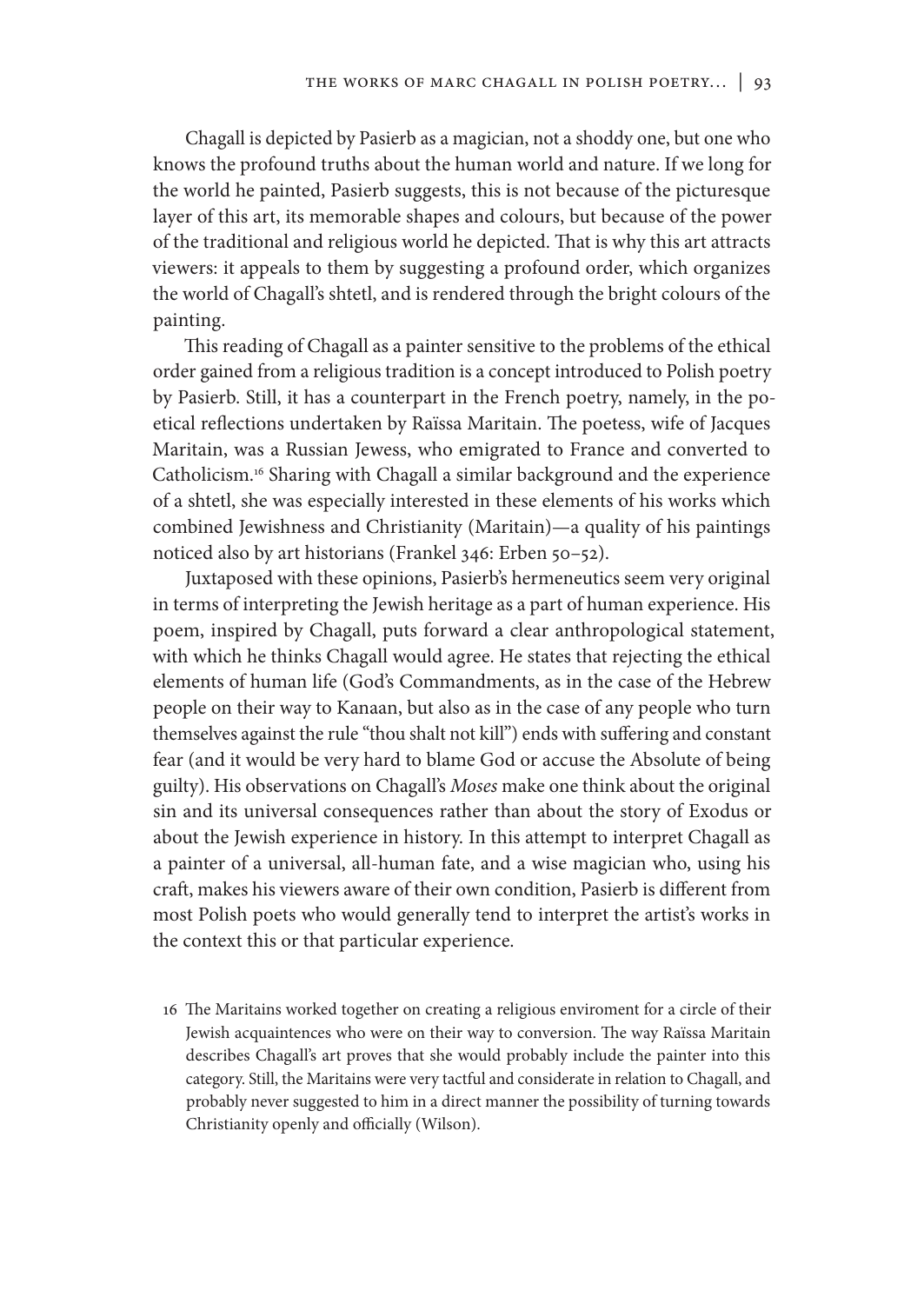#### **5. Conclusions**

The importance of Chagall's paintings as a subject of Polish post-war poetry is unquestionable. The poems analyzed here form a distinctive group of texts, in most cases of a noticeable poetical quality (about which the philological translations can unfortunately give only a very weak testimony). For many Polish poets in the years 1950s–1980s, Chagall's works became a *memento* of a lost cultural diversity, the lost Jewish population living in Poland in the interwar period, and its cultural heritage. Its importance does not lie in its artistic qualities, nor in its formal achievements—which must be mentioned, especially because its image in French poetry is, as I have indicated in the beginning, very different.

Among the many factors which influenced the reception of Chagall in Polish poetry, one can name the lack of possibility (in most cases) of experiencing a personal encounter with the original works. In the decades between 1950 and 1989, the possibility of seeing works of Chagall was even more limited than before the war due to the political situation and the restrictions on travelling from Poland to the countries where the paintings could be experienced. In both cases, the poets were mostly condemned to the mediation of reproductions. The only evident exception is the poetry by Janusz Pasierb, who saw not only Chagall's works in Jerusalem, but also the exhibition *Marc Chagall et la Bible*  in Geneva in 1962, and reviewed it for a Polish weekly *Tygodnik Powszechny*  (cf. Peroń 162).

The examples analyzed prove that Chagall became incorporated into Polish poetry and constitutes a part of the local literary tradition. His paintings supported a collection of meaningful motifs, helping the discussed poets speak on the very painful topic of irretrievable loss, a discussion of which is almost unfeasible with the standard means of expression. The loss of the vast material tradition of the Polish Jewry severed any traces of cultural continuity: not only were the people who created this tradition tragically killed, but also gone were their works and homes, thus depriving future generations the cultural artifacts and which would enable them to maintain their memory (Ficowski's metaphor of "a desert land" seems very suitable here). Hence, there was actually no serious source of inspiration which could compete with Chagall's visual language describing the shtetl, which Polish poets could turn to. What is interesting, they took for granted such qualities of Chagall's paintings as its inner harmony, joy, overwhelming spirit of compassion, qualities which certainly can be justly thought of as rooted in the Chasidic background of the painter (Wilson 20–22).

Making Chagall a part of Polish cultural language (and the examples I have analyzed hopefully suffice to defend my claim that such an incorporation oc-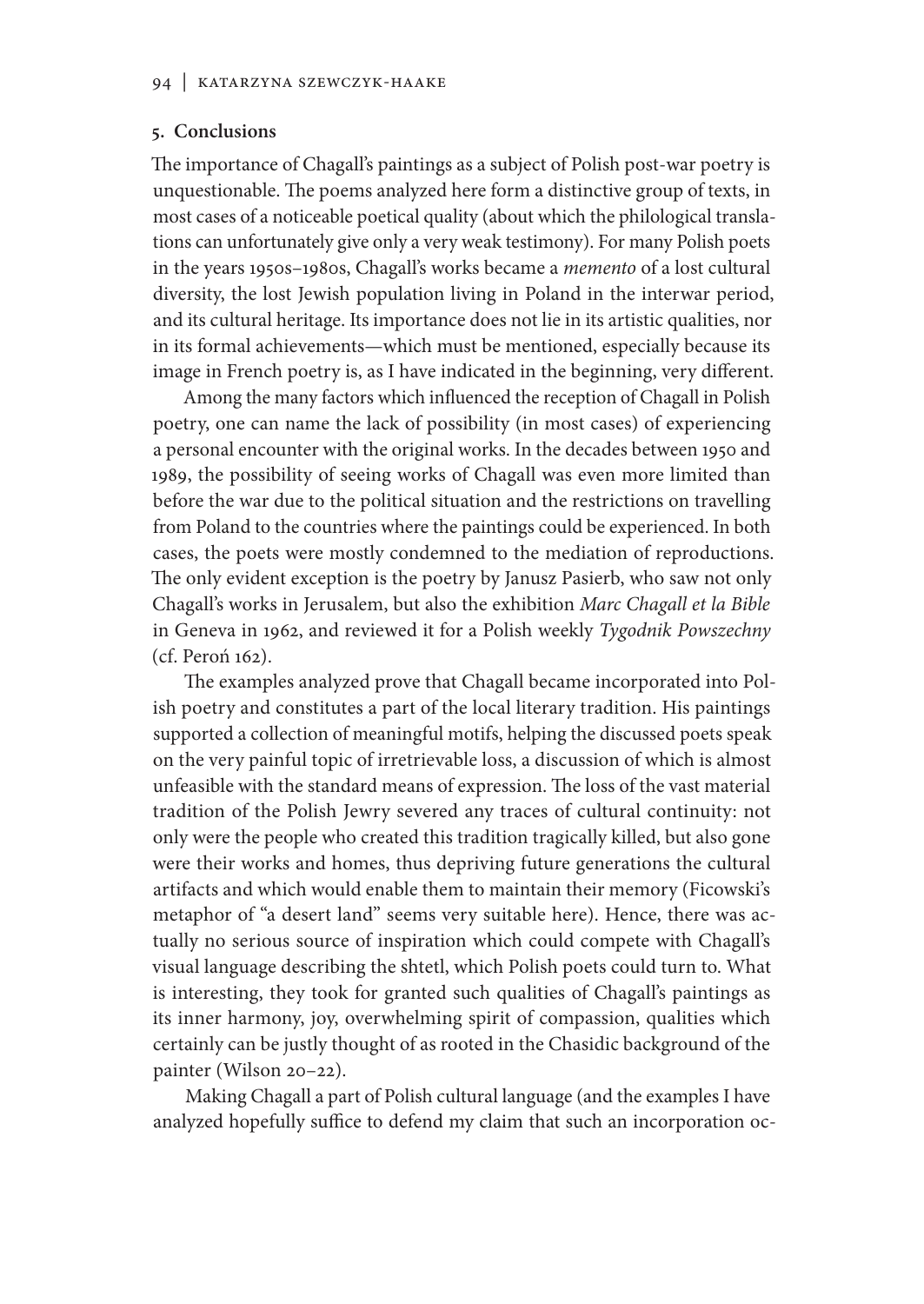curred successfully<sup>17</sup>) requires an ethical engagement. The fact that the poets focused almost entirely on the paintings which took up the shtetl as their subject (out of many possibilities) seems the simplest and the clearest declaration. Even if this resulted in an impoverished image of Chagall in Polish post-war poetry, it must be understood (and, perhaps, justified, if any justification for such artistic choices was necessary) as an act of paying a kind of debt of remembrance to the inhabitants of each and every shtetl, who are no longer with us—and of preserving the memory of them, both as a part of the cultural heritage and as an important moral obligation.

After 1989 Chagall's influence on Polish poetry did not stop; on the contrary, its numerous examples inspired Magdalena Rabizo-Birek to devote to them a short critical commentary (Rabizo-Birek). The fact that such a commentary exists holds me back from analyzing here the latest Polish "Chagallic" poems; another reason to stop around 1990 is the (generally) underwhelming quality of the later poetical production, or to say the least, a quality not withstanding a comparison with the poems by Ficowski, Kulmowa or Pasierb. What seems interesting, however, is that, according to Rabizo-Birek, after 1989 Chagall is rarely recalled together with any historical (also Holocaust) motifs. The "historical" way of interplaying with the painter's works, which is crucial for the period under consideration, was abandoned by most poets of the younger generation. There is, however, an interesting exception. In a book *Vaterland* (*Homeland*; the author uses a German word as the title, 1997) by Tomasz Różycki there is a poem entitled "Later, in a Different Life" ("Później, w innym życiu"), a lyrical song of almost mystical love between a man and a woman, in which some scenes and creatures from Chagall's paintings are recalled, and in which we read (*nota bene* the last line of the quotation):

> There were no limits; on the wings of angles The same violin melody appeared on and on, the cats With human faces and people with the heads of goats danced. We were everything, every single creature.

These wings lifted us and carried away from the pogroms, the sky

17 Due to space limitations, I have decided to leave out some poems (by Artur Maria Swinarski, Anna Frajlich and Ernest Bryll) also written during the decades discussed here, which might have enriched the argument, although would not have changed the general conclusions.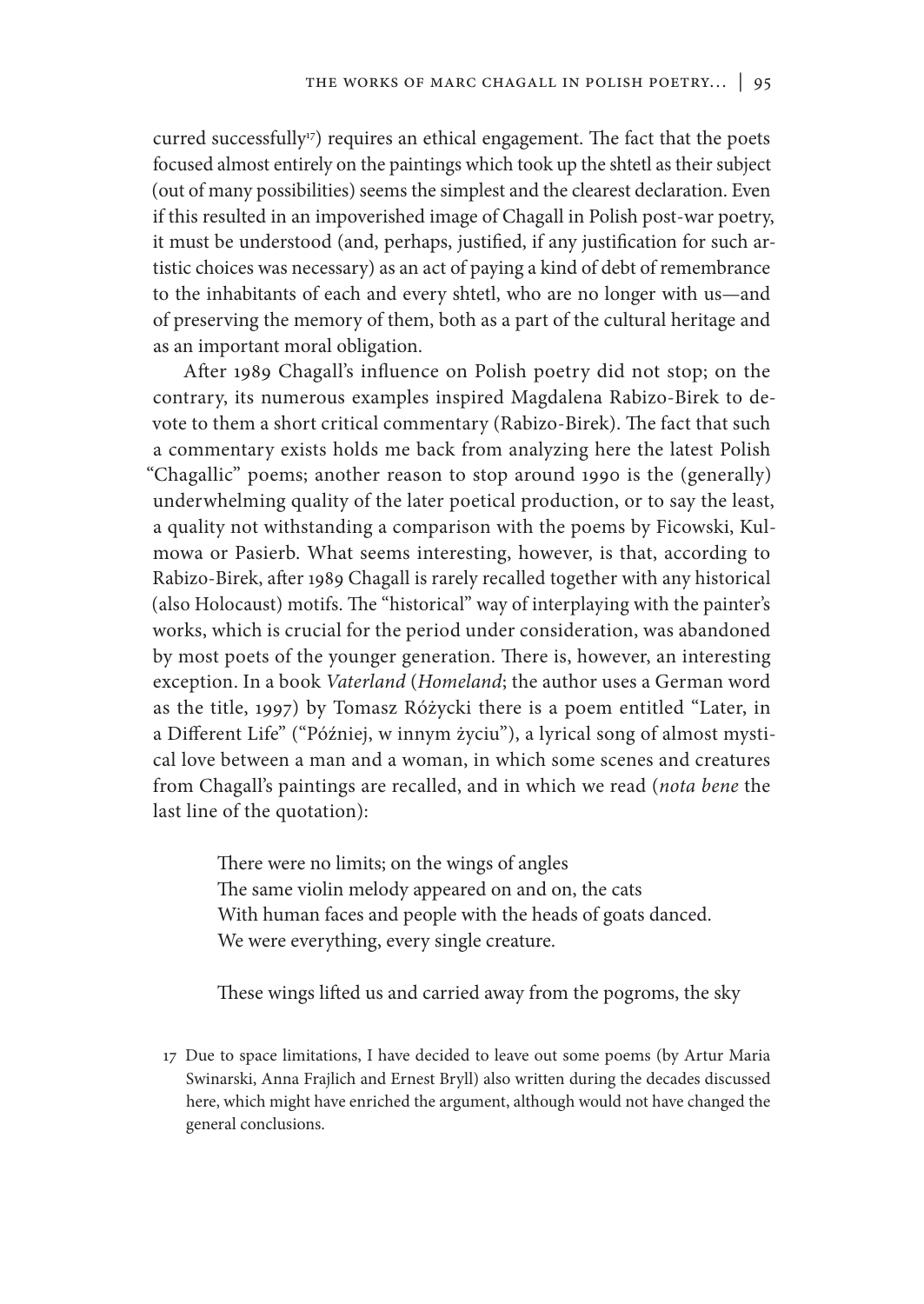Turned over Vitebsk and Paris, the clouds Fell, and we flew as a streak of soot from the crematorium. [translation mine] (Rabizo-Birek 181)

Nie było żadnych granic, na anielskich skrzydłach zjawiała się wciąż ta sama melodia na skrzypce, tańczyły koty z ludzką twarzą, ludzie o koźlich głowach. Byliśmy wszystkim, każdym stworzeniem.

Te skrzydła unosiły nas z pogromów, niebo odwracało się nad Witebskiem i Paryżem, upadały obłoki, a my płynęliśmy smugą sadzy z krematorium.

The unexpected turn in the atmosphere of the poem proves that in Polish literature Chagall became strongly connected with the Shoah, a surprising fact in itself, explained partially by the imagination of the poets whose works, analyzed above, made an important contribution to the Polish literary tradition and its set of motifs.

According to Rabizo-Birek, much more place is given by younger poets to Chagall's painterly imaginary, his metaphysical reflection, mysticism, and the metaphysical concept of love (Rabizo-Birek 180). It seems that after a few decades of making Chagall an important source of inspiration for historical and social discussions, perhaps a gentle and subtle excuse for them, Polish poets have recently been choosing Chagall in a privatized and intimate version. Perhaps this is just a supposition; the field is open for investigation. Such a change in reception around 1990 (let us say, from "history-oriented" to "intimate") might also be noticed in the case of other great painters and their works, inspiring Central European poetry after the Second World War.

#### **| Works Cited**

Biała, Alina. *Literatura i malarstwo. Korespondencja sztuk*. Warszawa, Bielsko- -Biała: Wydawnictwo Szkolne PWN and Park Edukacja, 2010.

Cisowska, Barbara. "*List do Marca Chagalla* Stanisława Wiechowicza." *Judaica* 4  $(2012): 1-41.$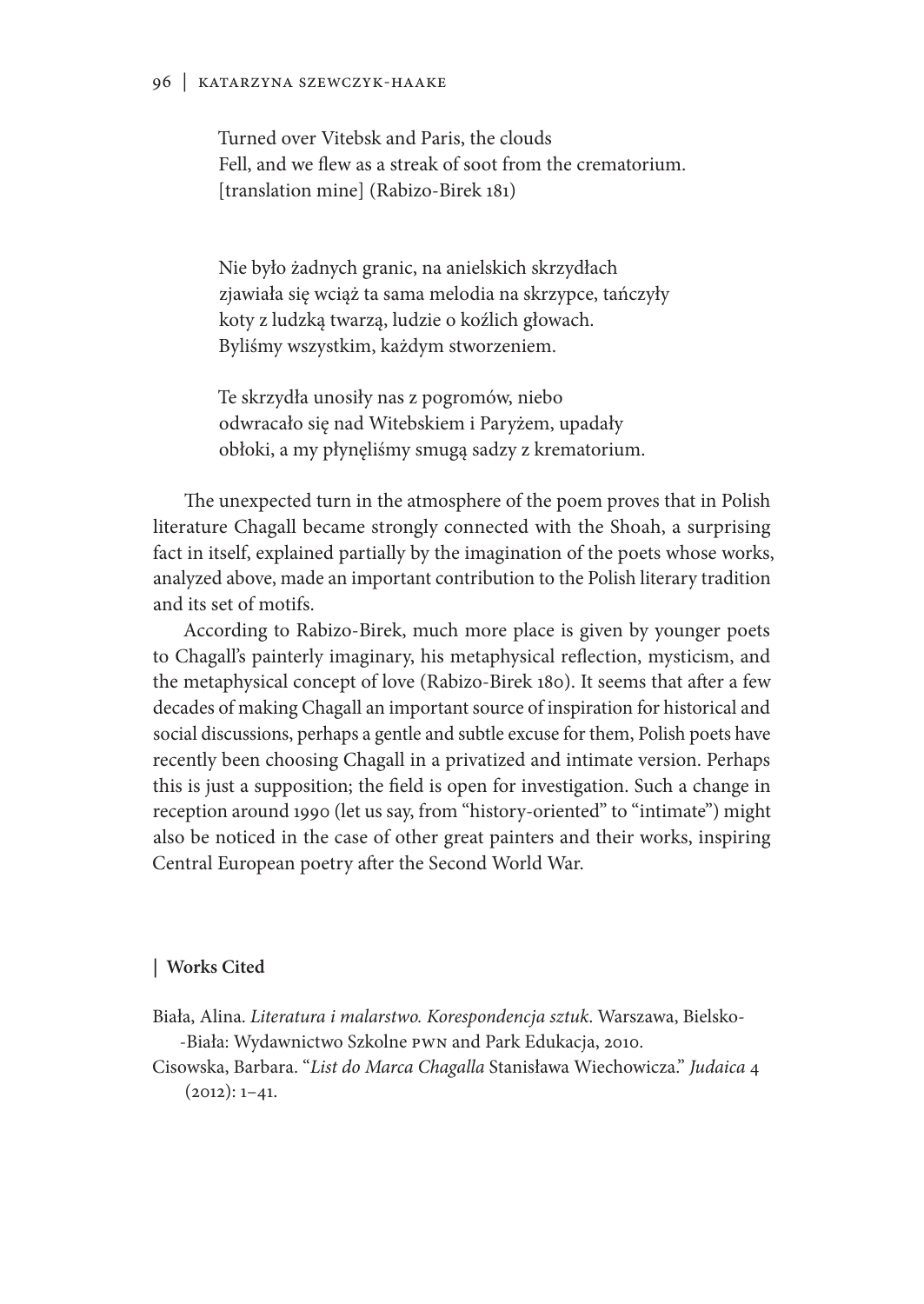- Czyżewski, Krzysztof. "'You can't do just like that…' Or Jerzy Ficowski's Path to *Reading the Ashes*." *Polin* 21: 460–468.
- Erben, Walter. *Marc Chagall*. London: Thames and Hudson, 1957.
- Ficowski, Jerzy. *Gorączka rzeczy*. Warszawa: PIW, 2002.
- Frankel, Hazel. "Home and the Holocaust in Selected Paintins of Marc Chagall and Yiddish Poems of David Fram." *Soundings: An Interdisciplinary Journal* 101.4 (2018): 341–359.
- Jeffrey, David Lyle. "Meditation and Atonement in the Work of Marc Chagall." *Religion and the Arts* 16 (2012): 211–230.
- Kossewska, Elżbieta, ed. *Marc Chagall—Dawid Lazer. Listy*. Warszawa: Wydawnictwo Neriton, 2018.
- Kulmowa, Joanna. *Moja pełnia, czyli wiersze lubiane.* Warszawa: PIW, 2000.
- Maritain, Raïssa. "Chagall, czyli burza zaczarowana." Trans. Maria Żurowska. Warszawa: Biblioteka "Więzi," 2011.
- Młynarski, Wojciech. *Od oddechu do oddechu*. Warszawa: Prószyński i s-ka, 2017.
- Pasierb, Janusz Stanisław. *Kategoria przestrzeni.* Warszawa: Czytelnik, 1978.
- Peroń, Małgorzata. *Plastyczna mapa świata. Poezja ks. Janusza S. Pasierba wobec sztuk wizualnych*. Lublin: Wydawnictwo KUL, 2015.
- Rabizo-Birek, Magdalena. "Inspiracje plastyczne w poezji najnowszej (na przykładzie Marca Chagalla)." *Fraza* 1 (1999): 175–184.
- Stankowska, Agata. "'Uczynić aby posłuchać.' Wiedza i wiara w poezji Joanny Kulmowej." *Joanna Kulnowa wobec świata literatury*. Ed. Urszula Chęcińska. Szczecin: Książnica Pomorska, 1998. 47–60.
- Sterna-Wachowiak Sergiusz. "List Marc Chagalla do Jerzego Ficowskiego." *Gazeta Malarzy i Poetów* 1 (1996): 11.
- Szurek, Karolina. "Jak malował Chagall." *Portal Historia Poszukaj. Portal Edukacyjny*. https://tinyurl.com/wvd5yudc. Accessed 20 August 2020.
- Śliwiak, Tadeusz. *Wiersze wybrane*. Warszawa: Czytelnik, 1975.
- Walther, Ingo F. and Rainer Metzger. *Marc Chagall 1887–1985. Malarstwo jako poezja*. Trans. Ewa Wanat. Warszawa: Taschen/Eidpresse Polska S.A., 2005.
- Wilson, Jonathan. *Marc Chagall. Biografia.* Trans. J. Skowroński. Warszawa: Wydawnictwo Naukowe PWN, 2011.
- Winczakiewicz, Jan, ed. *Izreal w poezji polskiej. Antologia*. Paryż: Instytut Literacki, 1958.
- Wullschlager, Jackie. *Chagall*. NewYork: Knopf Doubleday Publishing Group, 2008.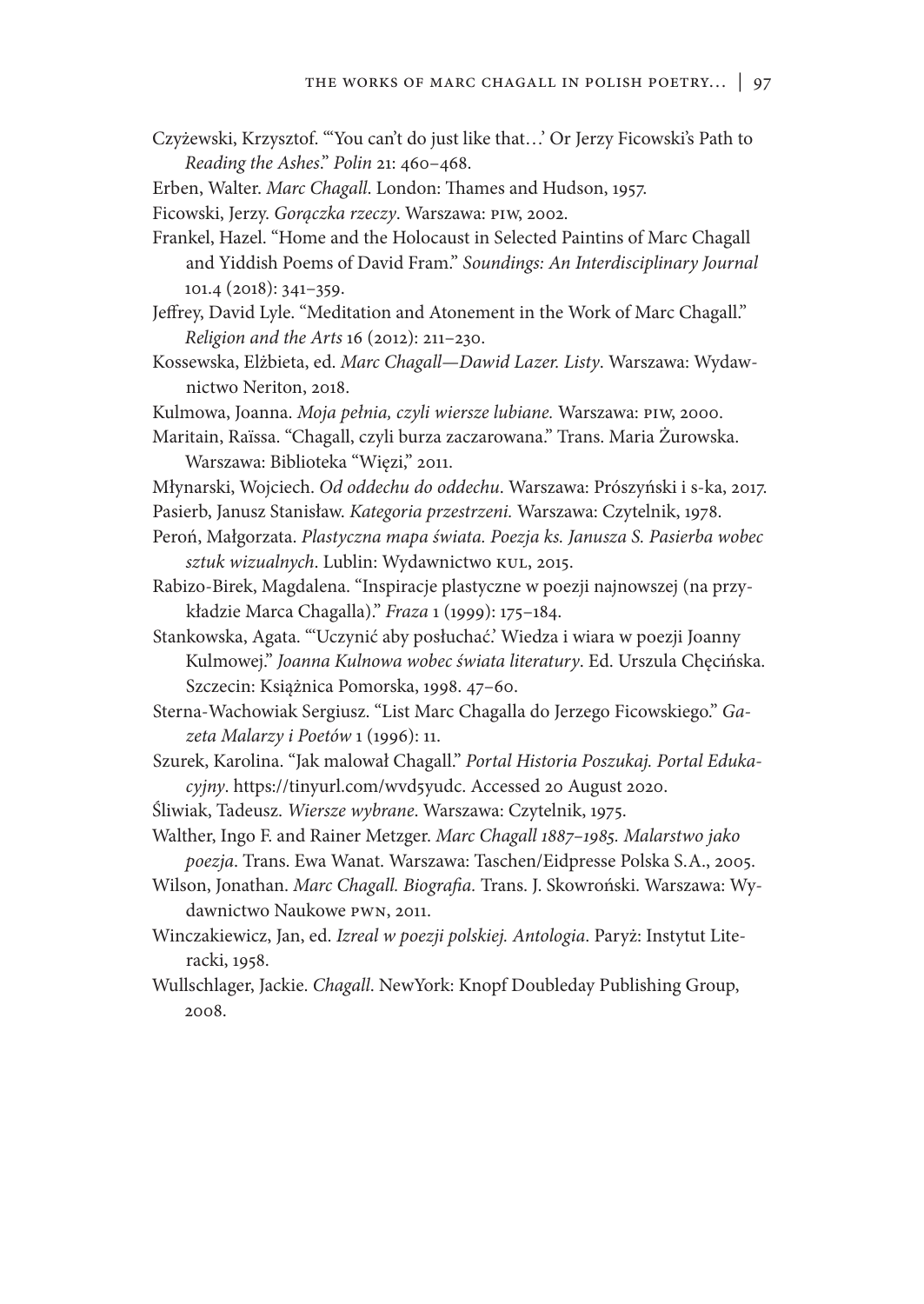### **| Abstrakt**

### Katarzyna Szewczyk-Haake **Dzieła Marca Chagalla w poezji polskiej lat 1950–1989**

Artykuł przedstawia zjawisko intensywnej i niezwykle owocnej pod względem artystycznym recepcji twórczości Marca Chagalla w polskiej poezji w okresie od lat pięćdziesiątych do lat osiemdziesiątych XX wieku. Przebiegająca innym rytmem niż zachodząca na gruncie zachodnim (w artykule omawiany jest przykład poezji francuskiej), polska recepcja poetycka dzieł Chagalla naznaczona jest przede wszystkim cieniem wydarzeń drugiej wojny światowej i Holocaustu. W sytuacji zniszczenia podczas wojny kulturowych i materialnych śladów obecności wspólnoty żydowskiej na ziemiach polskich malarstwo Chagalla staje się dla wielu poetów (m.in. Jerzego Ficowskiego, Joanny Kulmowej, Janusza S. Pasierba, Tadeusza Śliwiaka) punktem odniesienia umożliwiającym wysłowienie tej części kultury polskiej, która własnych sposobów ekspresji i istnienia została tragicznie pozbawiona.

**Słowa kluczowe**: malarstwo Marca Chagalla w poezji polskiej; Shoah w poezji polskiej; literatura a malarstwo; Jerzy Ficowski; Joanna Kulmowa; Janusz S. Pasierb

### **| Abstract**

Katarzyna Szewczyk-Haake **The Works of Marc Chagall in Polish Poetry (from the 1950s to the 1980s)**

The article presents a profound and artistically very successful phenomenon of the reception of Marc Chagall's works in Polish poetry form the 1950s to the 1980s. Different from the reception of Chagall in other "Western" literatures (examples discussed in the article derive from French poetry), the Polish reception is marked first of all by the events of the Second World War and the Holocaust. As during the war almost all material and cultural traces of the Jewish presence in Poland were annihilated, the works of Chagall became a point of reference for many poets (e.g. Jerzy Ficowski, Joanna Kulmowa, Janusz S. Pasierb, Tadeusz Śliwiak), enabling them to express a part of Polish culture which was tragically deprived of its own forms of expression and existence.